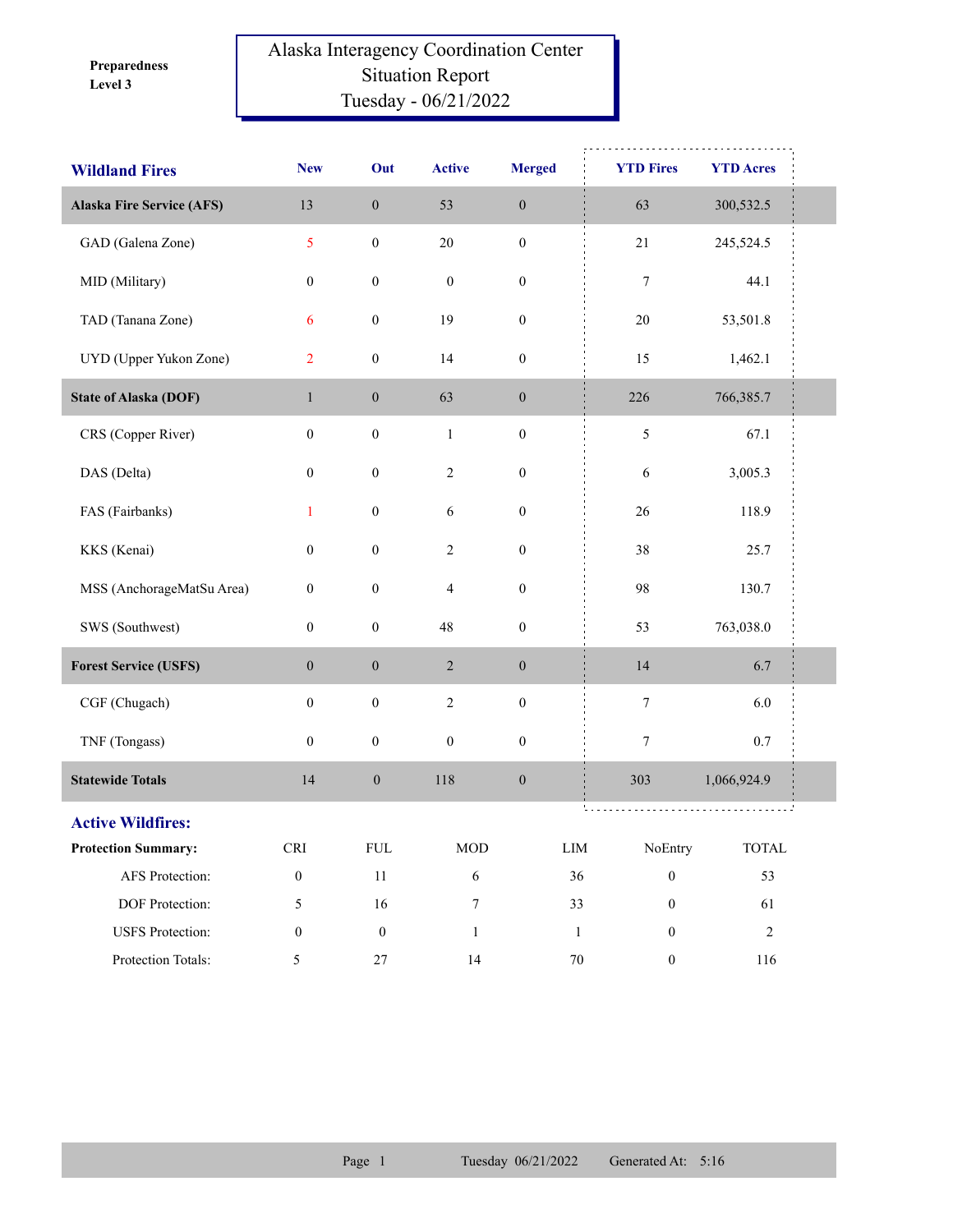## **Active Fires Status Summary**

|                         | Staffed           |                     | Unstaffed       |                     |  |  |
|-------------------------|-------------------|---------------------|-----------------|---------------------|--|--|
|                         | Contained $(S/C)$ | Uncontained $(S/U)$ | Contained (U/C) | Uncontained $(U/U)$ |  |  |
| AFS Protection:         |                   |                     |                 | 36                  |  |  |
| <b>DOF</b> Protection:  |                   |                     |                 | 46                  |  |  |
| <b>USFS</b> Protection: |                   |                     |                 |                     |  |  |
| Status Totals:          |                   |                     | つつ              | 84                  |  |  |

|              | <b>Active Fires Acreage Summary</b> |                |  |  |  |  |  |
|--------------|-------------------------------------|----------------|--|--|--|--|--|
|              | Acres                               | Acreage Change |  |  |  |  |  |
| 14 New       | 849.1                               |                |  |  |  |  |  |
| 9 Staffed    | 359,720.4                           | 3,450.9        |  |  |  |  |  |
| 95 Monitor   | 706,055.6                           | 24,733.2       |  |  |  |  |  |
| 4 Prescribed | 66,432.0                            | 4,697.1        |  |  |  |  |  |
| 122 Fires    | Total Acres: 1,133,057.1            |                |  |  |  |  |  |

## **Prescribed Fires**

|                                 | <b>YTD</b> Fires | YTD Acres | <b>New</b> | Active | Out Yesterday |
|---------------------------------|------------------|-----------|------------|--------|---------------|
| Military                        |                  | 66,414.0  |            |        |               |
| National Park Service           |                  | 0.1       |            |        |               |
| State of Alaska                 | 4                | 599.1     |            |        |               |
| U.S. Forest Service             |                  | 18.0      |            |        |               |
| <b>Fuels Management Totals:</b> |                  | 67,031.2  |            | 4      |               |

## **Cause Summary For All Fires (Includes Merged Fires But Not Prescribed Fires)**

|        | Unknown: 1       | 72,499.0 Acres    |  |
|--------|------------------|-------------------|--|
|        | Human: 164       | 1,122.1 Acres     |  |
|        | Lightning: 96    | 948,426.7 Acres   |  |
|        | Undetermined: 42 | 44,877.1 Acres    |  |
| Total: | 303              | 1,066,924.9 Acres |  |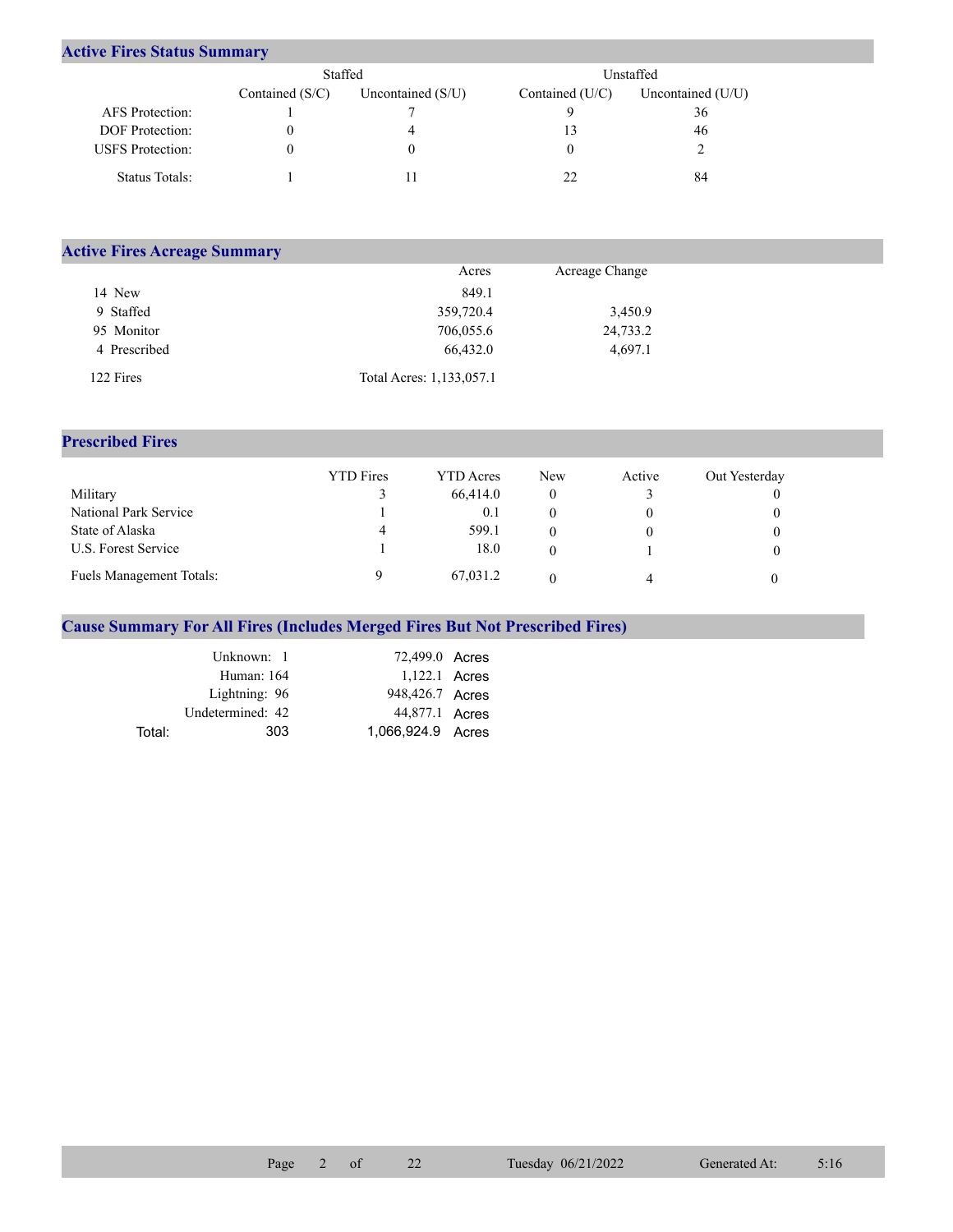| Daily Report From: 06/20                                          |                   |                    |              |                                                                                                                                                                                                                                                                                                                                                                                       | 1.0 Acreage On 06/20  |                  |
|-------------------------------------------------------------------|-------------------|--------------------|--------------|---------------------------------------------------------------------------------------------------------------------------------------------------------------------------------------------------------------------------------------------------------------------------------------------------------------------------------------------------------------------------------------|-----------------------|------------------|
| PQ5L                                                              |                   | Lat: 66 18.9983    | Status: U/U  | Acres: $1.0$                                                                                                                                                                                                                                                                                                                                                                          |                       | Option: Limited  |
|                                                                   |                   | Lon: 150 30.9067   |              | Start Date: 06/20                                                                                                                                                                                                                                                                                                                                                                     |                       | Area: TAD        |
| PDPQ5L                                                            | Owner: <b>BLM</b> |                    | Unit:        | <b>AKCYD-Central Yukon Field Office</b>                                                                                                                                                                                                                                                                                                                                               |                       |                  |
| 331                                                               | Name: Basin       |                    |              |                                                                                                                                                                                                                                                                                                                                                                                       |                       | Cause: Lightning |
| the area directly. Area will be monitored.                        |                   |                    |              | Fire first spotted and reported by a passing aircraft. Due to the time of the fire report, fire resources were unable to observe                                                                                                                                                                                                                                                      |                       |                  |
| Daily Report From: 06/20                                          |                   |                    |              |                                                                                                                                                                                                                                                                                                                                                                                       | 1.0 Acreage On 06/20  |                  |
| PQ5H                                                              |                   | Lat: $6751.5350$   | Status: U/U  | Acres: $1.0$                                                                                                                                                                                                                                                                                                                                                                          |                       | Option: Limited  |
|                                                                   |                   | Lon: 149 49.4767   |              | Start Date: 06/20                                                                                                                                                                                                                                                                                                                                                                     |                       | Area: UYD        |
| PDPQ5H                                                            | Owner: BLM        |                    | Unit:        | <b>AKCYD-Central Yukon Field Office</b>                                                                                                                                                                                                                                                                                                                                               |                       |                  |
| 330                                                               |                   | Name: Snowden      |              |                                                                                                                                                                                                                                                                                                                                                                                       |                       | Cause: Lightning |
|                                                                   |                   |                    |              | A fire was reported on Dalton Highway at Milepost 221. The reporting party saw smoke on the east side of the road located<br>on a hill. There were thunderstorm cells producing lightning in the area and it was accompanied by rain.                                                                                                                                                 |                       |                  |
| Daily Report From: 06/20                                          |                   |                    |              |                                                                                                                                                                                                                                                                                                                                                                                       | 8.0 Acreage On 06/20  |                  |
| PQ5G                                                              |                   | Lat: $6531.6650$   | Status: U/U  | Acres: 8.0                                                                                                                                                                                                                                                                                                                                                                            |                       | Option: Limited  |
|                                                                   |                   | Lon: 159 16.4767   |              | Start Date: 06/20                                                                                                                                                                                                                                                                                                                                                                     |                       | Area: GAD        |
| PDPQ5G                                                            | Owner: <b>BLM</b> |                    | Unit:        | <b>AKADD-Anchorage Field Office</b>                                                                                                                                                                                                                                                                                                                                                   |                       |                  |
| 329                                                               |                   | Name: Tagagawik 2  |              |                                                                                                                                                                                                                                                                                                                                                                                       |                       | Cause: Lightning |
| natural barriers and no black spruce.<br>Daily Report From: 06/20 |                   |                    |              | winds of 5-8 knots, temperature of 62 deg with a 90 percent cloud cover. No precipitation was observed, no values at risk, no                                                                                                                                                                                                                                                         | 15.0 Acreage On 06/20 |                  |
| PQ5E                                                              |                   | Lat: 65 31.6600    | Status: U/U  | Acres: 15.0                                                                                                                                                                                                                                                                                                                                                                           |                       | Option: Limited  |
|                                                                   |                   | Lon: 159 16.5300   |              | Start Date: 06/20                                                                                                                                                                                                                                                                                                                                                                     |                       | Area: GAD        |
| PDPQ5E                                                            | Owner: BLM        |                    | Unit:        | <b>AKADD-Anchorage Field Office</b>                                                                                                                                                                                                                                                                                                                                                   |                       |                  |
| 328                                                               |                   | Name: Tagagawik 1  |              |                                                                                                                                                                                                                                                                                                                                                                                       |                       | Cause: Lightning |
|                                                                   |                   |                    |              | A fire was reported by 4SF during a detection flight. The fire is approximately 15 acres, 90% and burning in tundra.                                                                                                                                                                                                                                                                  |                       |                  |
| Daily Report From: 06/20                                          |                   |                    |              |                                                                                                                                                                                                                                                                                                                                                                                       | 80.0 Acreage On 06/20 |                  |
| PQ5F                                                              |                   | Lat: 65 01.2083    | Status: S/U  | Acres: 80.0 Option: Full                                                                                                                                                                                                                                                                                                                                                              |                       |                  |
|                                                                   |                   | Lon: 150 17.4133   | Personnel: 8 | Start Date: 06/20                                                                                                                                                                                                                                                                                                                                                                     | Area: TAD             |                  |
| PDPQ5F                                                            | Owner: State      |                    | Unit:        | <b>AKDNS-AK Dept. Natural Resources</b>                                                                                                                                                                                                                                                                                                                                               |                       |                  |
| 327                                                               |                   | Name: Hutlinana    |              |                                                                                                                                                                                                                                                                                                                                                                                       |                       | Cause: Lightning |
|                                                                   |                   |                    |              | The reporting party was on Elliot Highway and stated that the fire was north of Manley towards Eureka and was burning<br>rapidly. 9VS diverted to this report and confirmed the fire to be 2 miles east of Baker Lake. 9VS reported that the fire had a<br>100% active perimeter that was burning in tundra and brush. J-17 deployed 8 smokejumpers to the fire. Lead plane, B-9, and |                       |                  |
| FB-205 and 210 provided aerial support.                           |                   |                    |              |                                                                                                                                                                                                                                                                                                                                                                                       | 0.1 Acreage On 06/20  |                  |
|                                                                   |                   |                    |              |                                                                                                                                                                                                                                                                                                                                                                                       | Option: Full          |                  |
|                                                                   |                   | Lat: 65 08.4200    | Status: U/U  | Acres: 0.1                                                                                                                                                                                                                                                                                                                                                                            |                       |                  |
|                                                                   |                   | Lon: 147 25.7400   |              | Start Date: 06/20                                                                                                                                                                                                                                                                                                                                                                     | Area: FAS             |                  |
|                                                                   | Owner: State      |                    | Unit:        | <b>AKDNS-AK Dept. Natural Resources</b>                                                                                                                                                                                                                                                                                                                                               |                       |                  |
| Daily Report From: 06/20<br>211326<br>326                         |                   | Name: MP 32 Steese |              | DOF received multiple reports of a tree on a powerline that is on fire. Fairbanks 71 and Fairbanks 72, and Golden Valley                                                                                                                                                                                                                                                              |                       | Cause: Human     |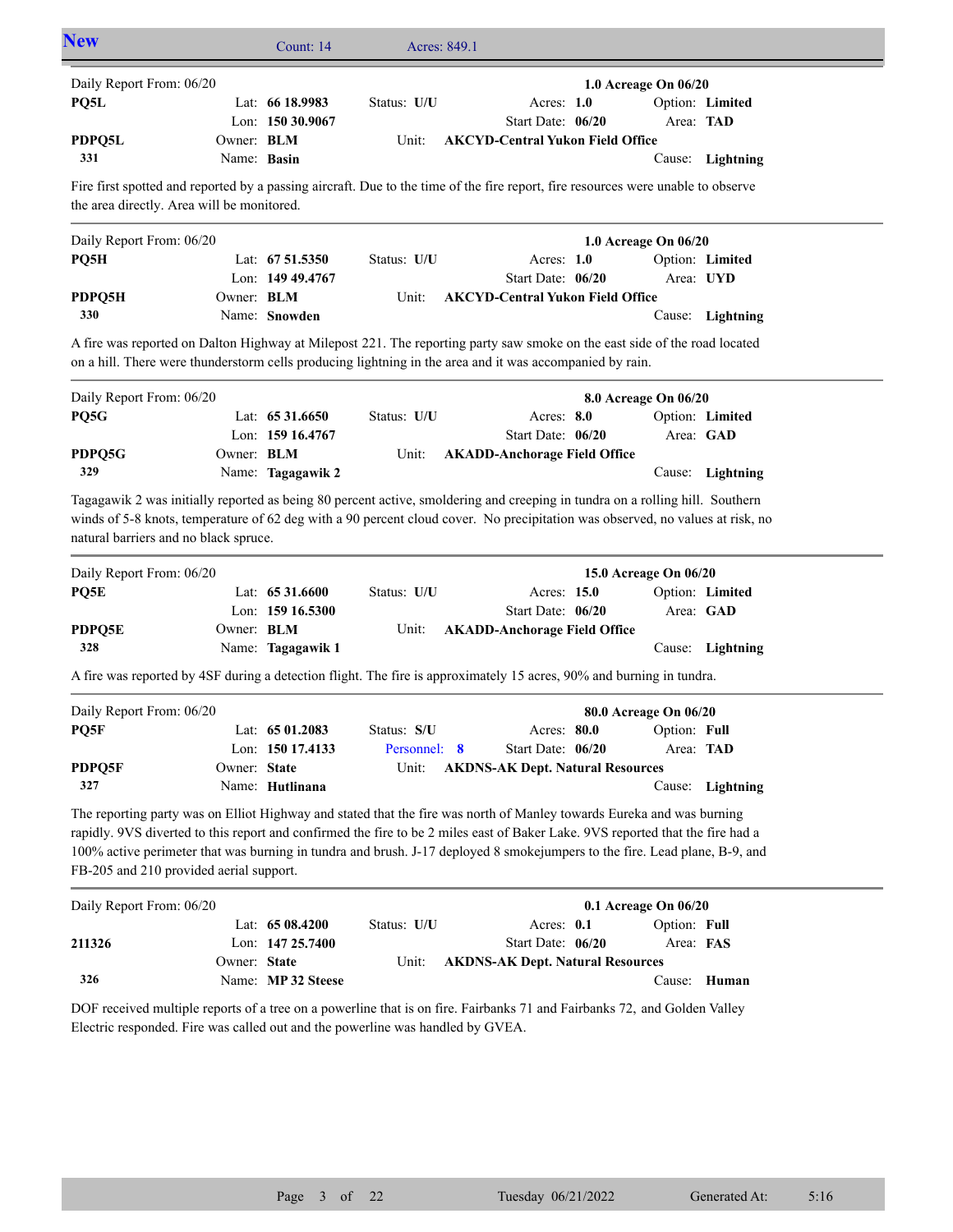| <b>New</b>                                                                                                                                                                                                                                                                                                                                                   |              | Count: 14           |              | Acres: 849.1                                 |                        |              |                  |
|--------------------------------------------------------------------------------------------------------------------------------------------------------------------------------------------------------------------------------------------------------------------------------------------------------------------------------------------------------------|--------------|---------------------|--------------|----------------------------------------------|------------------------|--------------|------------------|
| Daily Report From: 06/20                                                                                                                                                                                                                                                                                                                                     |              |                     |              |                                              | 7.0 Acreage On 06/20   |              |                  |
| <b>PQ49</b>                                                                                                                                                                                                                                                                                                                                                  |              | Lat: 63 59.4000     | Status: U/U  | Acres: 7.0                                   |                        |              | Option: Limited  |
|                                                                                                                                                                                                                                                                                                                                                              |              | Lon: 156 55.7167    |              | Start Date: 06/20                            |                        | Area: GAD    |                  |
| PDPQ49                                                                                                                                                                                                                                                                                                                                                       | Owner: State |                     | Unit:        | <b>AKDNS-AK Dept. Natural Resources</b>      |                        |              |                  |
| 325                                                                                                                                                                                                                                                                                                                                                          |              | Name: Galatea Creek |              |                                              |                        |              | Cause: Lightning |
| 4SF reported a fire during a recon in the Kaiyuh Mountains. The fire was discovered to be 7 acres, backing and torching in<br>black spruce. The fire has no known values at risk.                                                                                                                                                                            |              |                     |              |                                              |                        |              |                  |
| Daily Report From: 06/20                                                                                                                                                                                                                                                                                                                                     |              |                     |              |                                              | 2.0 Acreage On 06/20   |              |                  |
| <b>PQ48</b>                                                                                                                                                                                                                                                                                                                                                  |              | Lat: 64 38.0400     | Status: U/U  | Acres: 2.0                                   |                        |              | Option: Limited  |
|                                                                                                                                                                                                                                                                                                                                                              |              | Lon: 157 37.5717    |              | Start Date: 06/20                            |                        | Area: GAD    |                  |
| PDPQ48                                                                                                                                                                                                                                                                                                                                                       |              | Owner: ANCSA        | Unit:        | <b>AKDYN-Doyon, Limited</b>                  |                        |              |                  |
| 324                                                                                                                                                                                                                                                                                                                                                          |              | Name: Happy Slough  |              |                                              |                        |              | Cause: Lightning |
| A new start SW of Galena was reported by a Fish and Wildlife plane. 4SF reconned the area, and reported the fire to be<br>approximately 2-3 acre, 10% active, and burning in black spruce and tundra.                                                                                                                                                        |              |                     |              |                                              |                        |              |                  |
| Daily Report From: 06/20                                                                                                                                                                                                                                                                                                                                     |              |                     |              |                                              | 1.0 Acreage On 06/20   |              |                  |
| <b>PQ47</b>                                                                                                                                                                                                                                                                                                                                                  |              | Lat: 64 34.1800     | Status: U/U  | Acres: $1.0$                                 |                        |              | Option: Limited  |
|                                                                                                                                                                                                                                                                                                                                                              |              | Lon: 157 30.1800    |              | Start Date: 06/20                            |                        | Area: GAD    |                  |
| PDPQ47                                                                                                                                                                                                                                                                                                                                                       |              | Owner: USFWS        | Unit:        | <b>AKINR-Innoko National Wildlife Refuge</b> |                        |              |                  |
| 323                                                                                                                                                                                                                                                                                                                                                          |              | Name: Bishop Creek  |              |                                              |                        |              | Cause: Lightning |
| A new start SW of Galena was reported by a Fish and Wildlife plane. 4SF reconned the area, and reported the fire to be<br>approximately 1 acre, burning in tundra.                                                                                                                                                                                           |              |                     |              |                                              |                        |              |                  |
| Daily Report From: 06/20                                                                                                                                                                                                                                                                                                                                     |              |                     |              |                                              | 3.0 Acreage On 06/20   |              |                  |
| <b>PQ45</b>                                                                                                                                                                                                                                                                                                                                                  |              | Lat: 65 54.8667     | Status: U/U  | Acres: $3.0$                                 |                        |              | Option: Limited  |
|                                                                                                                                                                                                                                                                                                                                                              |              | Lon: 152 02.9100    |              | Start Date: 06/20                            |                        | Area: TAD    |                  |
| PDPQ45                                                                                                                                                                                                                                                                                                                                                       | Owner: BLM   |                     | Unit:        | <b>AKCYD-Central Yukon Field Office</b>      |                        |              |                  |
| 322                                                                                                                                                                                                                                                                                                                                                          |              | Name: Holonada      |              |                                              |                        |              | Cause: Lightning |
| First observed by zone aircraft 9VS, fire is 3 acres, creeping in tundra and grasse. Fire will be monitored via air and satellite.                                                                                                                                                                                                                           |              |                     |              |                                              |                        |              |                  |
| Daily Report From: 06/20                                                                                                                                                                                                                                                                                                                                     |              |                     |              |                                              | 80.0 Acreage On 06/20  |              |                  |
| PQ4K                                                                                                                                                                                                                                                                                                                                                         |              | Lat: $6550.0450$    | Status: U/U  | Acres: 80.0                                  |                        |              | Option: Limited  |
|                                                                                                                                                                                                                                                                                                                                                              |              | Lon: 142 59.4783    |              | Start Date: 06/20                            |                        | Area: UYD    |                  |
| PDPQ4K                                                                                                                                                                                                                                                                                                                                                       | Owner: BLM   |                     | Unit:        | <b>AKEID-Eastern Interior Field Office</b>   |                        |              |                  |
| 321                                                                                                                                                                                                                                                                                                                                                          | Name: Pack   |                     |              |                                              |                        |              | Cause: Lightning |
| Fire first observed by 11N. At time of detection it was 80 acres, creeping and backing in hardwood mix and black spruce. The<br>area was receiving light precipitation at time of observation. Fire will be monitored.                                                                                                                                       |              |                     |              |                                              |                        |              |                  |
| Daily Report From: 06/20                                                                                                                                                                                                                                                                                                                                     |              |                     |              |                                              | 150.0 Acreage On 06/20 |              |                  |
| PQ4C                                                                                                                                                                                                                                                                                                                                                         |              | Lat: 66 07.1317     | Status: S/U  | Acres: 150.0                                 |                        | Option: Full |                  |
|                                                                                                                                                                                                                                                                                                                                                              |              | Lon: 151 25.3683    | Personnel: 8 | Start Date: 06/20                            |                        | Area: TAD    |                  |
| PDPQ4C                                                                                                                                                                                                                                                                                                                                                       |              | Owner: ANCSA        | Unit:        | <b>AKDYN-Doyon, Limited</b>                  |                        |              |                  |
| 320                                                                                                                                                                                                                                                                                                                                                          |              | Name: Sithylemenkat |              |                                              |                        |              | Cause: Lightning |
| Initial report by National Park Service employees. J-09 and H-5AE responded and sized up a 75 acre fire, creeping and<br>torching in brush and grass. Firebosses and an Air Attack were ordered. By the afternoon the fire had increased in size to 150<br>acres, with active fire behavior. A crew has been ordered to the incident and should arrive 6/21. |              |                     |              |                                              |                        |              |                  |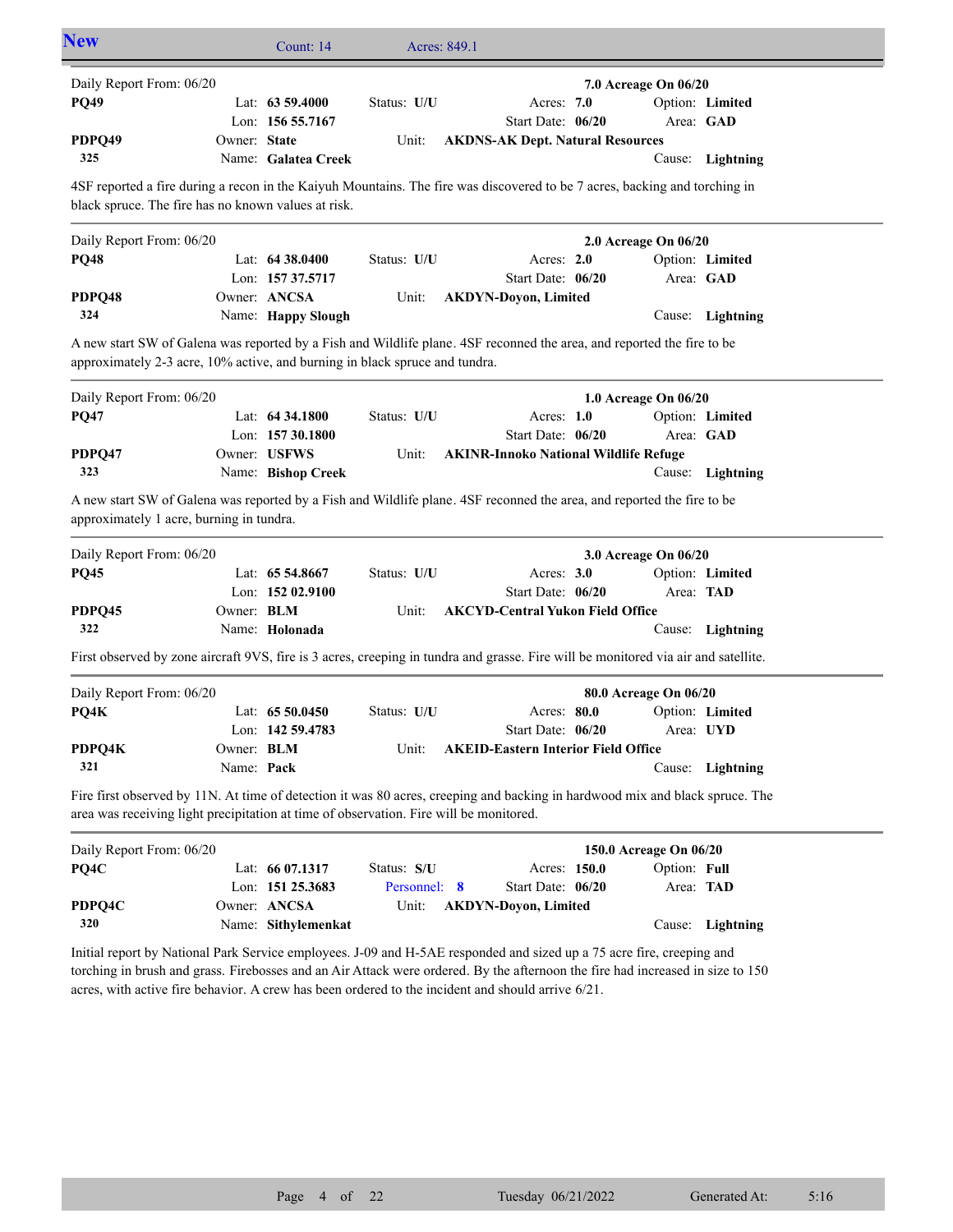| <b>New</b>               |            | Count: $14$       | Acres: 849.1  |                                                                                                                                                                                                                                                                                                                                                                                  |                  |                 |
|--------------------------|------------|-------------------|---------------|----------------------------------------------------------------------------------------------------------------------------------------------------------------------------------------------------------------------------------------------------------------------------------------------------------------------------------------------------------------------------------|------------------|-----------------|
| Daily Report From: 06/20 |            |                   |               | 500.0 Acreage On 06/20                                                                                                                                                                                                                                                                                                                                                           |                  |                 |
| PQ3U                     |            | Lat: $6633.5983$  | Status: S/U   | Acres: 500.0                                                                                                                                                                                                                                                                                                                                                                     |                  | Option: Limited |
| 232319                   |            | Lon: $15049.7583$ | Personnel: 12 | Start Date: $06/20$                                                                                                                                                                                                                                                                                                                                                              | Area: <b>TAD</b> |                 |
| PDPO3U                   | Owner: BLM |                   | Unit:         | <b>AKCYD-Central Yukon Field Office</b>                                                                                                                                                                                                                                                                                                                                          |                  |                 |
| 319                      | Name: Fish |                   |               |                                                                                                                                                                                                                                                                                                                                                                                  | Cause:           | Lightning       |
| command of the fire.     |            |                   |               | Orignally detected by infrared satellite imagery, smokejumpers responded and assesed the fire as 30 acres, with a 75%<br>actively burning perimeter, in mostly black spruce and tundra. Firebosses and an Air Attack were ordered and worked the fire<br>throughout the day. By 1600 the fire had grown to 500 acres. A Type 3 Incident Management Team has been ordered to take |                  |                 |

| Daily Report From: 06/20 |                   |                     | 1.0 Acreage On $06/20$ |                                         |  |                  |                  |  |
|--------------------------|-------------------|---------------------|------------------------|-----------------------------------------|--|------------------|------------------|--|
| PO3V                     |                   | Lat: $6610.7994$    | Status: U/U            | Acres: $1.0$                            |  |                  | Option: Limited  |  |
|                          |                   | Lon: $150\,38.3580$ |                        | Start Date: 06/20                       |  | Area: <b>TAD</b> |                  |  |
| PDPO3V                   | Owner: <b>BLM</b> |                     | Unit:                  | <b>AKCYD-Central Yukon Field Office</b> |  |                  |                  |  |
| 318                      | Name: Curky       |                     |                        |                                         |  |                  | Cause: Lightning |  |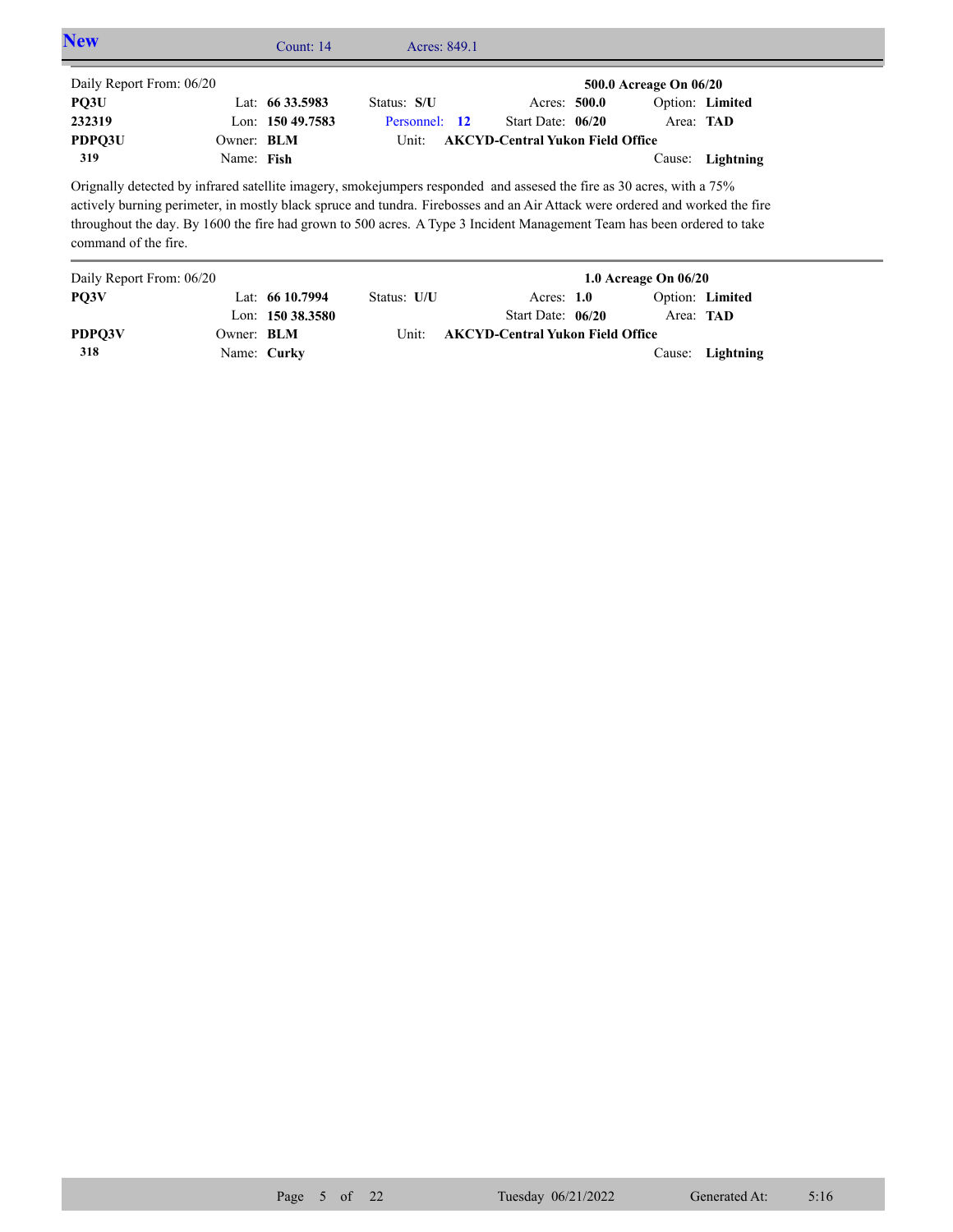| <b>Complexed</b>         |              | Count: 1           | Acres: $0.1$        |                                         |                          |                 |  |
|--------------------------|--------------|--------------------|---------------------|-----------------------------------------|--------------------------|-----------------|--|
| Daily Report From: 06/20 |              |                    | <b>Lime Complex</b> |                                         | $0.1$ Acreage On $06/20$ |                 |  |
| PQN6                     |              | Lat: 61 34.2167    | Status:'omple       | Acres: $0.1$                            |                          | Option: Limited |  |
| 204899                   |              | Lon: $15800.3833$  |                     | Start Date: $06/16$                     | Area: SWS                |                 |  |
| PNPQN6                   | Owner: State |                    | Unit:               | <b>AKDNS-AK Dept. Natural Resources</b> |                          |                 |  |
| 899                      |              | Name: Lime Complex |                     |                                         |                          | Cause: Human    |  |

Alaska Black IMT2 (IC Sanford). Today marked the last day of relief from the cooler and more mild weather. Tuesday will see breezy northwest winds of 10-15 across the planning area. The rest of the week will feature a warming and drying trend. Fire activity increased slightly today and has the potential to increase the rest of the week. Approximately 94 fire line resources are assigned to the complex including {2} Type 1 hand crews (Pioneer Peak and Winema) and various overhead. {1} Type 2IA hand crew (Gannett Glacier) was assigned to the complex today. These resources continue to identify and validate known sites that require defensive action and initiate structure protection measures, as needed. Fires are being assessed daily by aerial surveillance or satellite imagery or ground reconnaissance. Aniak staging is in place to support current and future resources assigned to the complex.

Total acres reported for the 18 fires is 450,470

188 Hook Creek

- 189 Nushagak River
- 190 South Lime Lake / 228 Swift River\*
- 197 Gagarhah River / 198 Stony River\*
- 205 Upper Talarik
- 206 Aghaluk Mountain
- 207 Maka Creek
- 216 Telaquana River
- 239 Pike Creek/ 240 Koktuli River\*
- 244 Door Mountain
- 245 Kiknik / 246 Titnuk Creek\*
- 247 Dummy Creek
- 273 Door Creek

\* fires have burned together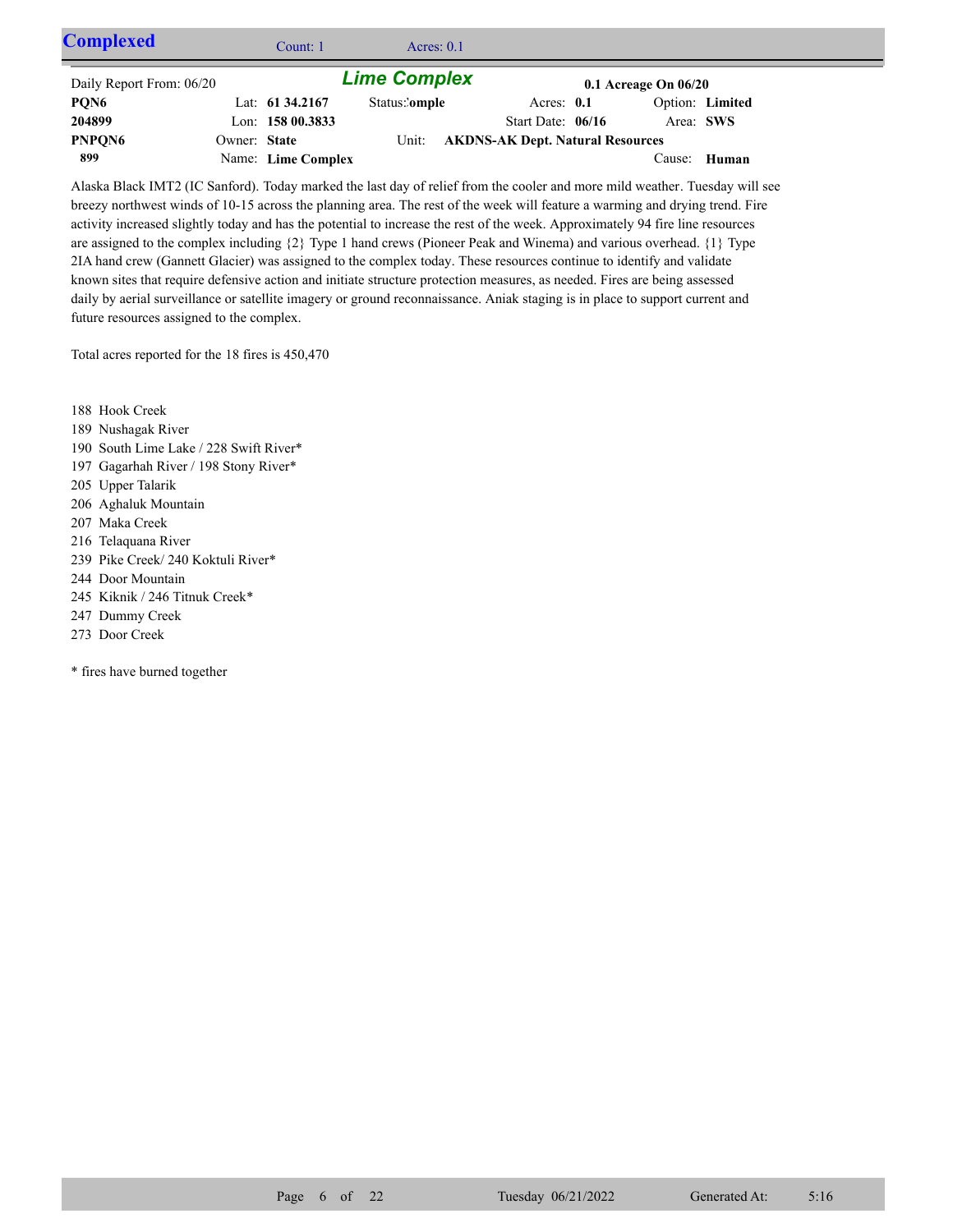| <b>Staffed</b>                                                                                                                                                                                                                   |              | Count: 9               |                | Acres: 359,720.4 |                                         |                 | Acreage Change: 3,450.9                           |                                  |
|----------------------------------------------------------------------------------------------------------------------------------------------------------------------------------------------------------------------------------|--------------|------------------------|----------------|------------------|-----------------------------------------|-----------------|---------------------------------------------------|----------------------------------|
| Daily Report From: 06/20                                                                                                                                                                                                         |              |                        |                |                  |                                         |                 | 49.9 Acreage Change Since 06/19                   |                                  |
| PQ3D                                                                                                                                                                                                                             |              | Lat: $64\,52.8000$     | Status: S/C    |                  | Acres: 50.0                             |                 |                                                   | Option: Limited                  |
|                                                                                                                                                                                                                                  |              | Lon: 151 29.9400       | Personnel: 8   |                  | Start Date: 06/19                       |                 | Area: TAD                                         |                                  |
| PDPQ3D                                                                                                                                                                                                                           | Owner: State |                        | Unit:          |                  | <b>AKDNS-AK Dept. Natural Resources</b> |                 |                                                   |                                  |
| 314                                                                                                                                                                                                                              |              | Name: Vachon           |                |                  |                                         |                 |                                                   | Cause: Lightning                 |
| Fire received some precipitation today. Perimeter has been mopped up 10 to 20 feet into the burned area. There are still some<br>areas of smoke inside the perimeter. Fire has been contained.                                   |              |                        |                |                  |                                         |                 |                                                   |                                  |
|                                                                                                                                                                                                                                  |              |                        |                |                  |                                         |                 |                                                   |                                  |
| Daily Report From: 06/20                                                                                                                                                                                                         |              |                        |                |                  |                                         |                 |                                                   | 99.0 Acreage Change Since 06/19  |
| <b>PQ29</b>                                                                                                                                                                                                                      |              | Lat: 63 12.5017        | Status: S/U    |                  | Acres: 299.0                            |                 |                                                   | Option: Limited                  |
|                                                                                                                                                                                                                                  |              | Lon: 161 54.1150       | Personnel: 12  |                  | Start Date: 06/19                       |                 |                                                   | Area: GAD                        |
| PNPQ29                                                                                                                                                                                                                           |              | Owner: USFWS           | Unit:          |                  |                                         |                 | <b>AKYDR-Yukon Delta National Wildlife Refuge</b> |                                  |
| 313                                                                                                                                                                                                                              |              | Name: Nunavulnuk River |                |                  |                                         |                 |                                                   | Cause: Lightning                 |
| Smokjumpers continue to work the fire, which currently 70% contained. Challenges include a 5-10 boulder field with burning<br>material interspersed.                                                                             |              |                        |                |                  |                                         |                 |                                                   |                                  |
| Daily Report From: 06/20                                                                                                                                                                                                         |              |                        |                |                  |                                         |                 | 29.9 Acreage Change Since 06/19                   |                                  |
| PQV8                                                                                                                                                                                                                             |              | Lat: $6706.2883$       | Status: S/U    |                  | Acres: 429.9                            |                 |                                                   | Option: Limited                  |
|                                                                                                                                                                                                                                  |              | Lon: 147 50.5017       | Personnel: 8   |                  | Start Date: 06/17                       |                 |                                                   | Area: UYD                        |
| PDPQV8                                                                                                                                                                                                                           | Owner: BLM   |                        | Unit:          |                  | <b>AKCYD-Central Yukon Field Office</b> |                 |                                                   |                                  |
| 294                                                                                                                                                                                                                              |              | Name: Schilling Creek  |                |                  |                                         |                 |                                                   | Cause: Lightning                 |
|                                                                                                                                                                                                                                  |              |                        |                |                  |                                         |                 |                                                   |                                  |
| Firefighters continued cabin protection on 2 historic sites. Structure protection mission is proceeding smoothly, with<br>completion estimated 6/22 and demobilization shortly thereafter.                                       |              |                        |                |                  |                                         |                 |                                                   |                                  |
| Daily Report From: 06/20                                                                                                                                                                                                         |              |                        |                |                  |                                         |                 | No Acreage Change Since 06/19                     |                                  |
| PQM2                                                                                                                                                                                                                             |              | Lat: $6509.4667$       | Status: S/U    |                  | Acres: 64.1                             |                 | Option: Full                                      |                                  |
| 211284                                                                                                                                                                                                                           |              | Lon: 148 12.6833       | Personnel: 128 |                  | Start Date: 06/15                       |                 | Area: FAS                                         |                                  |
| PNPQM2                                                                                                                                                                                                                           | Owner: State |                        | Unit:          |                  | <b>AKDNS-AK Dept. Natural Resources</b> |                 |                                                   |                                  |
| 284                                                                                                                                                                                                                              |              | Name: Aggie Creek      |                |                  |                                         |                 |                                                   | Cause: Lightning                 |
|                                                                                                                                                                                                                                  |              |                        |                |                  |                                         |                 |                                                   |                                  |
| Aerial and ground suppression efforts continued. The perimeter is currently 20 percent contained.                                                                                                                                |              |                        |                |                  |                                         |                 |                                                   |                                  |
| Daily Report From: 06/20                                                                                                                                                                                                         |              |                        |                |                  |                                         |                 | No Acreage Change Since 06/19                     |                                  |
| PP3C                                                                                                                                                                                                                             |              | Lat: $6617.0400$       | Status: S/U    |                  | Acres: 88.0                             |                 |                                                   | Option: Modified                 |
| 232252                                                                                                                                                                                                                           |              | Lon: 154 06.8217       | Personnel: 42  |                  | Start Date: 06/09                       |                 | Area: TAD                                         |                                  |
| PDPP3C                                                                                                                                                                                                                           |              | Owner: ANCSA           | Unit:          |                  | <b>AKDYN-Doyon, Limited</b>             |                 |                                                   |                                  |
| 252                                                                                                                                                                                                                              |              | Name: Batztoa Lake     |                |                  |                                         |                 |                                                   | Cause: Lightning                 |
| Demobilization for incident resources remains on schedule for 6/22. Vail Interagency Hotshot Crew will be reassigned to Fire<br>319 6/21, and K River 1 will be fully demobilized. Crews continued backhauling excess equipment. |              |                        |                |                  |                                         |                 |                                                   |                                  |
| Daily Report From: 06/20                                                                                                                                                                                                         |              |                        |                |                  |                                         |                 | No Acreage Change Since 06/19                     |                                  |
|                                                                                                                                                                                                                                  |              | Lat: 59 53.7000        | Status: S/U    |                  |                                         | Acres: 62,588.0 |                                                   | Option: Limited                  |
| 204240                                                                                                                                                                                                                           |              | Lon: 156 05.4833       | Personnel: 10  |                  | Start Date: 06/08                       |                 |                                                   | Area: SWS                        |
|                                                                                                                                                                                                                                  | Owner: State |                        | Unit:          |                  | <b>AKDNS-AK Dept. Natural Resources</b> |                 |                                                   |                                  |
| 240                                                                                                                                                                                                                              |              | Name: Koktuli River    |                |                  |                                         |                 |                                                   | Cause: Lightning                 |
| The fire is burning on the south, west, and east sides. The values to the north are well protected. Very little fire activity is<br>happening on the north end.                                                                  |              |                        |                |                  |                                         |                 |                                                   |                                  |
| Daily Report From: 06/20                                                                                                                                                                                                         |              |                        |                |                  |                                         |                 |                                                   | 217.1 Acreage Change Since 06/19 |
| PP9N                                                                                                                                                                                                                             |              | Lat: 63 17.6040        | Status: S/U    |                  |                                         | Acres: 22,463.4 | Option: Full                                      |                                  |
| 204220                                                                                                                                                                                                                           |              | Lon: 154 44.0240       | Personnel: 21  |                  | Start Date: 06/07                       |                 | Area: SWS                                         |                                  |
| <b>PNPP9N</b>                                                                                                                                                                                                                    | Owner: State |                        | Unit:          |                  | <b>AKDNS-AK Dept. Natural Resources</b> |                 |                                                   |                                  |
| 220                                                                                                                                                                                                                              |              | Name: Submarine Creek  |                |                  |                                         |                 |                                                   | Cause: Lightning                 |
|                                                                                                                                                                                                                                  |              |                        |                |                  |                                         |                 |                                                   |                                  |
| The fire received precipitation today, which prevented burnout operations at Nixon Fork Mine. Personnel continued general                                                                                                        |              |                        |                |                  |                                         |                 |                                                   |                                  |
| mop up and structure protection around the mine and historical sites at Medfra. N645 AT flew recon over fire and reported                                                                                                        |              |                        |                |                  |                                         |                 |                                                   |                                  |
| minimal fire activity with light smoke on the south and southeastern flanks. Demob for Yukon Crew is planned for tomorrow.                                                                                                       |              |                        |                |                  |                                         |                 |                                                   |                                  |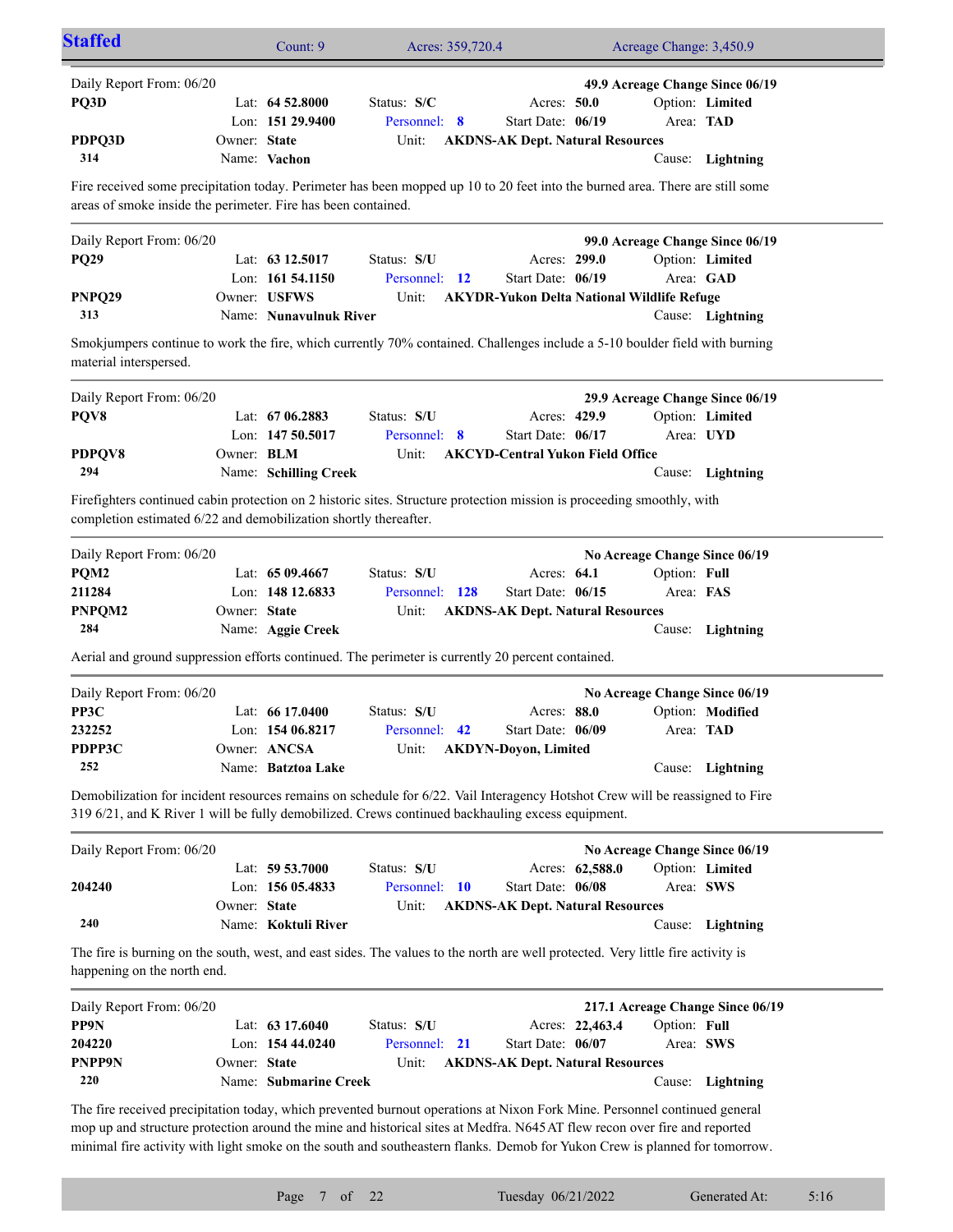| <b>Staffed</b>                                                                                                              |              | Count: 9               |               | Acres: 359,720.4 | Acreage Change: 3,450.9 |                                         |           |                                |  |
|-----------------------------------------------------------------------------------------------------------------------------|--------------|------------------------|---------------|------------------|-------------------------|-----------------------------------------|-----------|--------------------------------|--|
| Daily Report From: 06/20                                                                                                    |              |                        |               |                  |                         |                                         |           | 1.0 Acreage Change Since 06/19 |  |
| <b>PP6W</b>                                                                                                                 |              | Lat: $61\,34.2167$     | Status: S/U   |                  |                         | Acres: 107,151.0                        |           | Option: Limited                |  |
| 204206                                                                                                                      |              | Lon: $15800.3833$      | Personnel: 57 |                  | Start Date: 06/06       |                                         | Area: SWS |                                |  |
| <b>PNPP6W</b>                                                                                                               | Owner: State |                        | Unit:         |                  |                         | <b>AKDNS-AK Dept. Natural Resources</b> |           |                                |  |
| 206                                                                                                                         |              | Name: Aghaluk Mountain |               |                  |                         |                                         |           | Cause: Lightning               |  |
| There was little fire activity today. The fire area received some precipitation. Resources continue to assess and implement |              |                        |               |                  |                         |                                         |           |                                |  |

structure protection where possible.

| Daily Report From: 06/20 |                    |                |                                                  |                  |                        | 3,054.0 Acreage Change Since 06/19 |
|--------------------------|--------------------|----------------|--------------------------------------------------|------------------|------------------------|------------------------------------|
| PN6K                     | Lat: $62\,21.9500$ | Status: S/U    |                                                  | Acres: 166,587.0 | <b>Option:</b> Limited |                                    |
| 232160                   | Lon: $16247.9633$  | Personnel: 242 | Start Date: 05/31                                |                  |                        | Area: GAD                          |
| <b>PDPN6K</b>            | Owner: USFWS       |                | Unit: AKYDR-Yukon Delta National Wildlife Refuge |                  |                        |                                    |
| 160                      | Name: East Fork    |                |                                                  |                  |                        | Cause: Lightning                   |

Fire activity is much reduced with multiple days of moderate RH and some rain over the past few days. There are several areas of the fire smoldering, some of it along or near the fire`s edge. Movement of surface fire in light fuels is likely.

Primary and secondary indirect lines are in place and plumbed around the communities of St Mary`s,

Pitkas Point, and Mountain Village. If necessary they can be activated on short notice. The eastern flank of the fire that has crossed east of the East Fork has been contained in order to provide protection for Pilot Station and allotments to the east.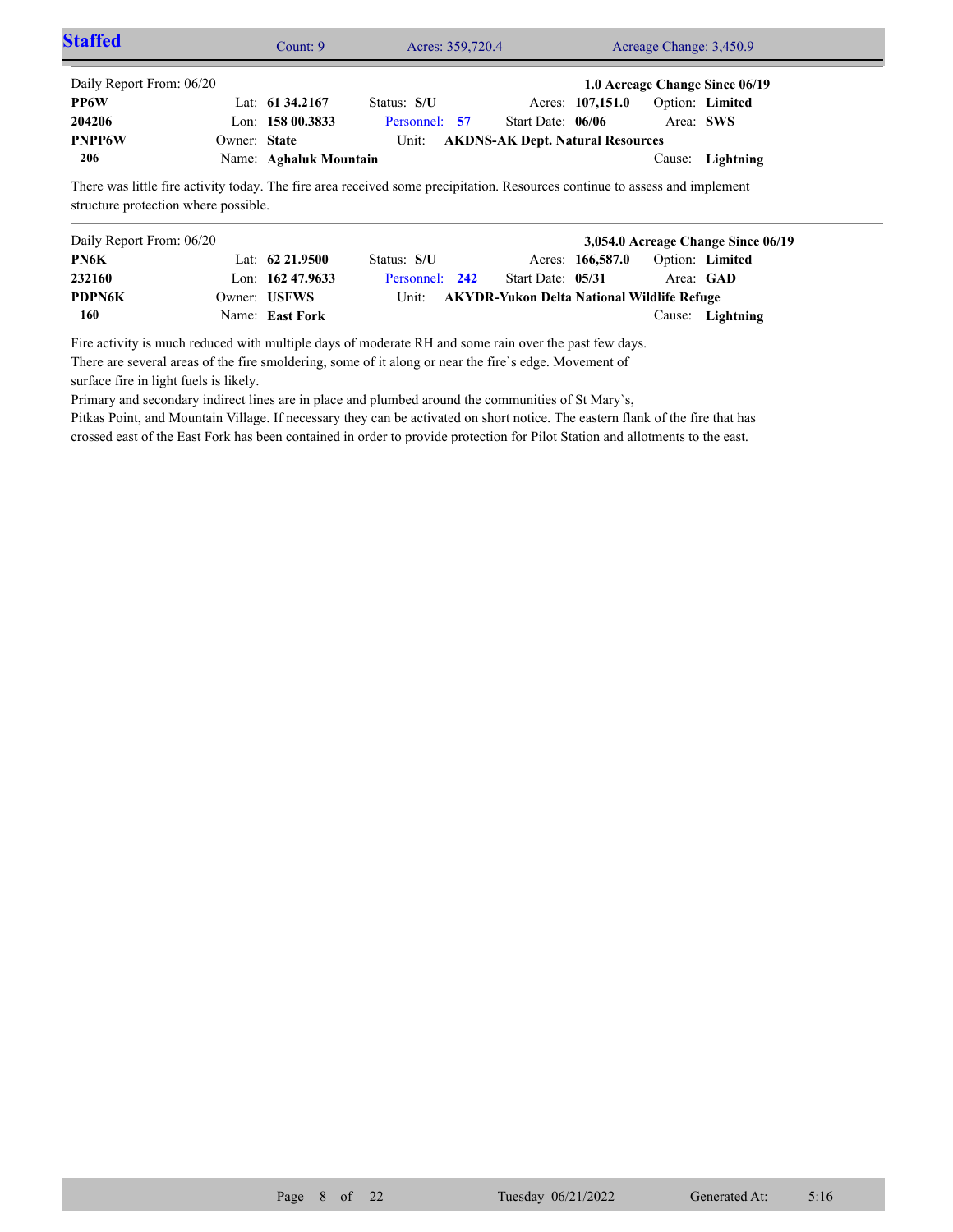| <b>Monitor</b><br>Acres: 706,055.6<br>Acreage Change: 24,676.5<br>Count: $951$ |
|--------------------------------------------------------------------------------|
|--------------------------------------------------------------------------------|

| Last Report: 06/19       |              |                       |             | 0.1 Acreage On 06/19                                                                                    |           |                  |
|--------------------------|--------------|-----------------------|-------------|---------------------------------------------------------------------------------------------------------|-----------|------------------|
| PQ3L                     |              | Lat: $6536.0900$      | Status: U/U | Acres: 0.1                                                                                              |           | Option: Limited  |
| 231317                   |              | Lon: 149 04.0433      |             | Start Date: 06/19                                                                                       | Area: TAD |                  |
| <b>PDPQ3L</b>            | Owner: State |                       | Unit:       | <b>AKDNS-AK Dept. Natural Resources</b>                                                                 |           |                  |
| 317                      |              | Name: Milepost        |             |                                                                                                         |           | Cause: Lightning |
| Last Report: 06/19       |              |                       |             | 0.1 Acreage On 06/19                                                                                    |           |                  |
| PQ3K                     |              | Lat: $6505.5600$      | Status: U/U | Acres: 0.1                                                                                              |           | Option: Limited  |
|                          |              | Lon: 155 33.8467      |             | Start Date: 06/19                                                                                       | Area: GAD |                  |
| PDPQ3K                   | Owner: BLM   |                       | Unit:       | <b>AKCYD-Central Yukon Field Office</b>                                                                 |           |                  |
| 316                      | Name: Dulbi  |                       |             |                                                                                                         |           | Cause: Lightning |
| Last Report: 06/19       |              |                       |             | 0.3 Acreage On 06/19                                                                                    |           |                  |
| PQ3J                     |              | Lat: $64\,52.5186$    | Status: U/U | Acres: $0.3$                                                                                            |           | Option: Limited  |
| 231315                   |              | Lon: $151\,38.4660$   |             | Start Date: 06/19                                                                                       | Area: TAD |                  |
| PDPQ3J                   | Owner: State |                       | Unit:       | <b>AKDNS-AK Dept. Natural Resources</b>                                                                 |           |                  |
| 315                      |              | Name: Chitanana       |             |                                                                                                         |           | Cause: Lightning |
| Last Report: 06/19       |              |                       |             | 50.0 Acreage On 06/19                                                                                   |           |                  |
| <b>PQ26</b>              |              | Lat: $64\,33.3367$    | Status: U/U | Acres: 50.0                                                                                             |           | Option: Limited  |
| 231312                   |              | Lon: 151 47.8383      |             | Start Date: 06/19                                                                                       | Area: TAD |                  |
| PDPQ26                   | Owner: State |                       | Unit:       | <b>AKDNS-AK Dept. Natural Resources</b>                                                                 |           |                  |
| 312                      |              | Name: Bitzshitini     |             |                                                                                                         |           | Cause: Lightning |
| Last Report: 06/19       |              |                       |             | 0.1 Acreage On 06/19                                                                                    |           |                  |
| <b>PQ25</b>              |              | Lat: $64\,30.6450$    | Status: U/U | Acres: 0.1                                                                                              |           | Option: Limited  |
|                          |              | Lon: $15425.5420$     |             | Start Date: 06/19                                                                                       | Area: TAD |                  |
| PDPQ25                   |              | Owner: USFWS          | Unit:       | <b>AKNOR-Nowitna National Wildlife Refuge</b>                                                           |           |                  |
| 311                      | Name: Our    |                       |             |                                                                                                         |           | Cause: Lightning |
| Daily Report From: 06/20 |              |                       |             | No Acreage Change Since 06/19                                                                           |           |                  |
| PQ3H                     |              | Lat: $64,54,0300$     | Status: U/U | Acres: 40.0                                                                                             |           | Option: Limited  |
| 211310                   |              | Lon: $14940.4583$     |             | Start Date: 06/19                                                                                       | Area: FAS |                  |
| PNPQ3H                   | Owner: State |                       | Unit:       | <b>AKDNS-AK Dept. Natural Resources</b>                                                                 |           |                  |
| 310                      |              | Name: Tanana River    |             |                                                                                                         |           | Cause: Lightning |
|                          |              |                       |             | Aerial suppression efforts continued today with AFS air attack. This fire remains active and unstaffed. |           |                  |
| Last Report: 06/19       |              |                       |             | 5.0 Acreage On 06/19                                                                                    |           |                  |
| PQ <sub>2G</sub>         |              | Lat: 66 04.2486       | Status: U/U | Acres: 5.0                                                                                              |           | Option: Limited  |
|                          |              | Lon: 142 54.7380      |             | Start Date: 06/19                                                                                       | Area: UYD |                  |
| PDPQ2G                   |              | Owner: USFWS          | Unit:       | <b>AKYFR-Yukon Flats National Wildlife Refuge</b>                                                       |           |                  |
| 308                      |              | Name: Paddle          |             |                                                                                                         |           | Cause: Lightning |
| Last Report: 06/19       |              |                       |             | No Acreage Change Since 06/18                                                                           |           |                  |
| PQ1L                     |              | Lat: 64 13.3867       | Status: U/U | Acres: $1.0$                                                                                            |           | Option: Limited  |
|                          |              | Lon: 152 03.6233      |             | Start Date: 06/18                                                                                       | Area: TAD |                  |
| PDPQ1L                   | Owner: BLM   |                       | Unit:       | <b>AKCYD-Central Yukon Field Office</b>                                                                 |           |                  |
| 307                      |              | Name: Kuskokwim River |             |                                                                                                         |           | Cause: Lightning |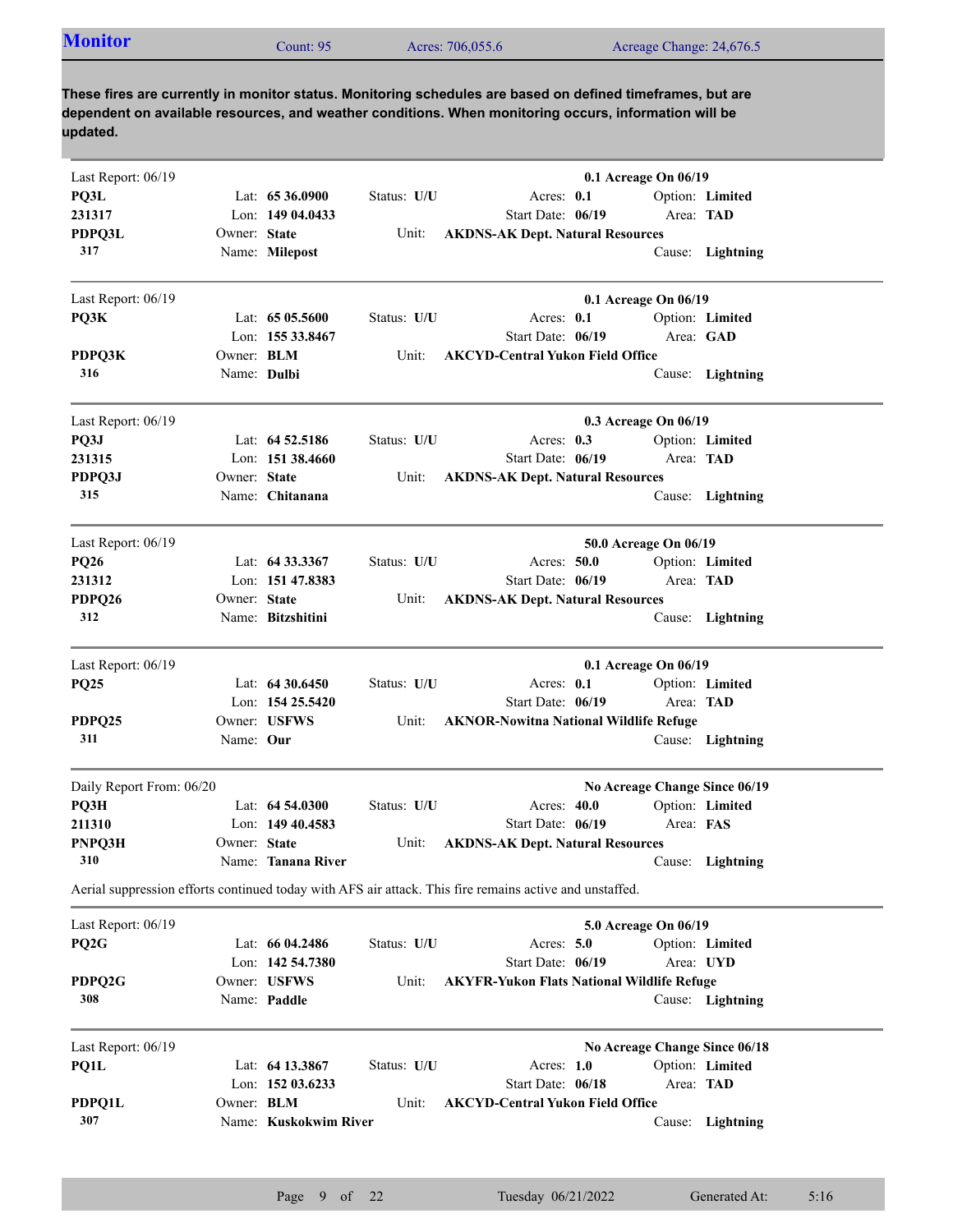| <b>Monitor</b>                                        |              | Count: 95          |             | Acres: 706,055.6                                                                                                                                                                                                    | Acreage Change: 24,676.5        |                  |
|-------------------------------------------------------|--------------|--------------------|-------------|---------------------------------------------------------------------------------------------------------------------------------------------------------------------------------------------------------------------|---------------------------------|------------------|
| updated.                                              |              |                    |             | These fires are currently in monitor status. Monitoring schedules are based on defined timeframes, but are<br>dependent on available resources, and weather conditions. When monitoring occurs, information will be |                                 |                  |
| Daily Report From: 06/20                              |              |                    |             |                                                                                                                                                                                                                     | No Acreage Change Since 06/19   |                  |
| PQ1J                                                  |              | Lat: 64 24.3400    | Status: U/U | Acres: 20.0                                                                                                                                                                                                         |                                 | Option: Limited  |
|                                                       |              | Lon: 157 42.7267   |             | Start Date: 06/18                                                                                                                                                                                                   |                                 | Area: GAD        |
| PNPQ1J                                                |              | Owner: USFWS       | Unit:       | <b>AKINR-Innoko National Wildlife Refuge</b>                                                                                                                                                                        |                                 |                  |
| 306                                                   |              | Name: Eddy Creek   |             |                                                                                                                                                                                                                     |                                 | Cause: Lightning |
|                                                       |              |                    |             | The Eddy Creek Fire remained active. It is 25% active with backing in black spruce and tundra.                                                                                                                      |                                 |                  |
| Last Report: 06/18                                    |              |                    |             |                                                                                                                                                                                                                     | 0.1 Acreage On 06/18            |                  |
| PQ <sub>0</sub> C                                     |              | Lat: $59\,51.2106$ | Status: U/U | Acres: $0.1$                                                                                                                                                                                                        |                                 | Option: Modified |
| 000304                                                |              | Lon: $14430.0720$  |             | Start Date: 06/18                                                                                                                                                                                                   |                                 | Area: CGF        |
| P0PQ0C                                                | Owner: USFS  |                    | Unit:       | <b>AKCGF-Chugach National Forest</b>                                                                                                                                                                                |                                 |                  |
| 304                                                   |              | Name: Kayak Island |             |                                                                                                                                                                                                                     | Cause:                          | Undetermined     |
| Last Report: 06/19                                    |              |                    |             |                                                                                                                                                                                                                     | No Acreage Change Since 06/18   |                  |
| PQZ3                                                  |              | Lat: 65 30.9183    | Status: U/C | Acres: $2.5$                                                                                                                                                                                                        |                                 | Option: Limited  |
| 231302                                                |              | Lon: 144 28.3317   |             | Start Date: 06/17                                                                                                                                                                                                   |                                 | Area: UYD        |
| PDPQZ3                                                | Owner: State |                    | Unit:       | <b>AKDNS-AK Dept. Natural Resources</b>                                                                                                                                                                             |                                 |                  |
| 302                                                   |              | Name: Medicine     |             |                                                                                                                                                                                                                     |                                 | Cause: Lightning |
| Last Report: 06/17                                    |              |                    |             |                                                                                                                                                                                                                     | 15.0 Acreage On 06/17           |                  |
| PQY1                                                  |              | Lat: 64 53.8700    | Status: U/U | Acres: 15.0                                                                                                                                                                                                         |                                 | Option: Limited  |
|                                                       |              | Lon: $15552.7817$  |             | Start Date: 06/17                                                                                                                                                                                                   |                                 | Area: GAD        |
| PDPQY1                                                |              | Owner: ANCSA       | Unit:       | <b>AKDYN-Doyon, Limited</b>                                                                                                                                                                                         |                                 |                  |
| 300                                                   |              | Name: Bear Creek   |             |                                                                                                                                                                                                                     |                                 | Cause: Lightning |
| Last Report: 06/19                                    |              |                    |             |                                                                                                                                                                                                                     | -0.7 Acreage Change Since 06/18 |                  |
| PQX2                                                  |              | Lat: 66 06.5994    | Status: U/C | Acres: $0.3$                                                                                                                                                                                                        |                                 | Option: Modified |
|                                                       |              | Lon: 144 06.5820   |             | Start Date: 06/17                                                                                                                                                                                                   |                                 | Area: UYD        |
| PDPQX2                                                |              | Owner: USFWS       | Unit:       | <b>AKYFR-Yukon Flats National Wildlife Refuge</b>                                                                                                                                                                   |                                 |                  |
| 299                                                   |              | Name: Approximate  |             |                                                                                                                                                                                                                     |                                 | Cause: Lightning |
| Last Report: 06/17                                    |              |                    |             |                                                                                                                                                                                                                     | 5.0 Acreage On 06/17            |                  |
| PQX1                                                  |              | Lat: 66 08.7233    | Status: U/U | Acres: 5.0                                                                                                                                                                                                          |                                 | Option: Limited  |
|                                                       |              | Lon: 143 43.6267   |             | Start Date: 06/17                                                                                                                                                                                                   |                                 | Area: UYD        |
| PDPQX1                                                | Owner: State |                    | Unit:       | <b>AKDNS-AK Dept. Natural Resources</b>                                                                                                                                                                             |                                 |                  |
| 298                                                   | Name: Big    |                    |             |                                                                                                                                                                                                                     |                                 | Cause: Lightning |
| Daily Report From: 06/20                              |              |                    |             |                                                                                                                                                                                                                     | No Acreage Change Since 06/19   |                  |
| PQW9                                                  |              | Lat: 65 21.0583    | Status: U/C | Acres: 0.3                                                                                                                                                                                                          |                                 | Option: Limited  |
|                                                       |              | Lon: 144 22.8417   |             | Start Date: 06/17                                                                                                                                                                                                   |                                 | Area: UYD        |
| PDPQW9                                                | Owner: BLM   |                    | Unit:       | <b>AKEID-Eastern Interior Field Office</b>                                                                                                                                                                          |                                 |                  |
| 297                                                   |              | Name: Birch Creek  |             |                                                                                                                                                                                                                     |                                 | Cause: Lightning |
| Fire called controlled and all resources demobilized. |              |                    |             |                                                                                                                                                                                                                     |                                 |                  |
| Last Report: 06/17                                    |              |                    |             |                                                                                                                                                                                                                     | 1.5 Acreage On 06/17            |                  |
|                                                       |              | Lat: $64\,42.3870$ | Status: U/U | Acres: $1.5$                                                                                                                                                                                                        |                                 | Option: Limited  |
| 211296                                                |              | Lon: 145 57.5620   |             | Start Date: 06/17                                                                                                                                                                                                   | Area: FAS                       |                  |

Name: **Yukon Creek**

Owner: State

**296**

**State AKDNS-AK Dept. Natural Resources**

Cause: **Lightning**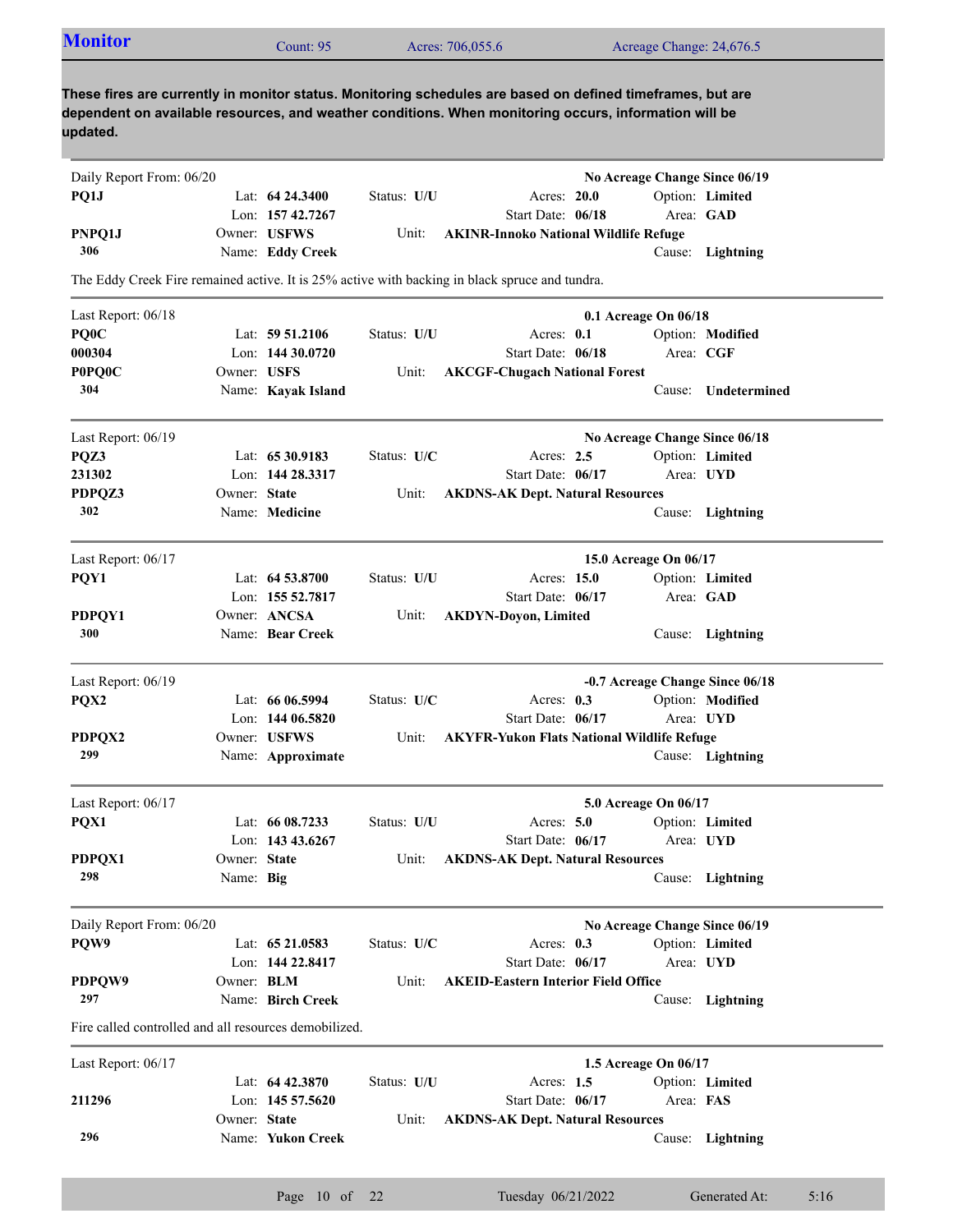| <b>Monitor</b>                                        |                   | Count: 95                    |             | Acres: 706,055.6                                                                                                                                                                                                    |                | Acreage Change: 24,676.5      |                                  |
|-------------------------------------------------------|-------------------|------------------------------|-------------|---------------------------------------------------------------------------------------------------------------------------------------------------------------------------------------------------------------------|----------------|-------------------------------|----------------------------------|
| updated.                                              |                   |                              |             | These fires are currently in monitor status. Monitoring schedules are based on defined timeframes, but are<br>dependent on available resources, and weather conditions. When monitoring occurs, information will be |                |                               |                                  |
| Daily Report From: 06/20                              |                   |                              |             |                                                                                                                                                                                                                     |                | No Acreage Change Since 06/19 |                                  |
| PQX0                                                  |                   | Lat: $64\,20.6533$           | Status: U/U |                                                                                                                                                                                                                     | Acres: 2,995.4 |                               | Option: Modified                 |
| 212295                                                |                   | Lon: 144 57.9800             |             | Start Date: 06/17                                                                                                                                                                                                   |                | Area: DAS                     |                                  |
| <b>PNPQX0</b>                                         | Owner: State      |                              | Unit:       | <b>AKDNS-AK Dept. Natural Resources</b>                                                                                                                                                                             |                |                               |                                  |
| 295                                                   |                   | Name: Central Creek Airstrip |             |                                                                                                                                                                                                                     |                |                               | Cause: Lightning                 |
| due to rain.                                          |                   |                              |             | Fire is plotted at 2,995.4 acres. Helitack and ground suppression efforts continued during the shift. Fire activity was minimal                                                                                     |                |                               |                                  |
| Last Report: 06/18                                    |                   |                              |             |                                                                                                                                                                                                                     |                | No Acreage Change Since 06/17 |                                  |
| PQR8                                                  |                   | Lat: 67 42.7183              | Status: U/C | Acres: 2.9                                                                                                                                                                                                          |                | Option: Full                  |                                  |
|                                                       |                   | Lon: 145 17,0167             |             | Start Date: 06/16                                                                                                                                                                                                   |                | Area: UYD                     |                                  |
| PDPQR8                                                |                   | Owner: ANCSA                 | Unit:       | <b>AKVLN-Venetie Indian And Neets Ai Corporation</b>                                                                                                                                                                |                |                               |                                  |
| 290                                                   |                   | Name: Winter Trail           |             |                                                                                                                                                                                                                     |                |                               | Cause: Lightning                 |
| Daily Report From: 06/20                              |                   |                              |             |                                                                                                                                                                                                                     |                | No Acreage Change Since 06/17 |                                  |
|                                                       |                   | Lat: 61 37.9800              | Status: U/C | Acres: 2.4                                                                                                                                                                                                          |                |                               | Option: Critical                 |
| 201289                                                |                   | Lon: $14947.4300$            |             | Start Date: 06/16                                                                                                                                                                                                   |                | Area: MSS                     |                                  |
|                                                       |                   | Owner: Private               | Unit:       | <b>AKPRI-Private</b>                                                                                                                                                                                                |                |                               |                                  |
| 289                                                   |                   | Name: Armstrong              |             |                                                                                                                                                                                                                     |                | Cause:                        | Undetermined                     |
| Incident was checked and no heat or smoke were found. |                   |                              |             |                                                                                                                                                                                                                     |                |                               |                                  |
| Daily Report From: 06/20                              |                   |                              |             |                                                                                                                                                                                                                     |                |                               | 690.5 Acreage Change Since 06/17 |
| PQP5                                                  |                   | Lat: 67 09.5733              | Status: U/U | Acres: 890.5                                                                                                                                                                                                        |                |                               | Option: Limited                  |
|                                                       |                   | Lon: 149 19.1217             |             | Start Date: 06/16                                                                                                                                                                                                   |                | Area: UYD                     |                                  |
| PDPQP5                                                | Owner: <b>BLM</b> |                              | Unit:       | <b>AKCYD-Central Yukon Field Office</b>                                                                                                                                                                             |                |                               |                                  |
| 288                                                   |                   | Name: Boatman                |             |                                                                                                                                                                                                                     |                |                               | Cause: Lightning                 |
| Size updated due to more accurate mapping.            |                   |                              |             |                                                                                                                                                                                                                     |                |                               |                                  |
| Daily Report From: 06/20                              |                   |                              |             |                                                                                                                                                                                                                     |                | No Acreage Change Since 06/16 |                                  |
| PQP4                                                  |                   | Lat: $62\,06.1683$           | Status: U/C | Acres: $0.3$                                                                                                                                                                                                        |                |                               | Option: Critical                 |
| 201286                                                |                   | Lon: 150 02.8050             |             | Start Date: 06/15                                                                                                                                                                                                   |                | Area: MSS                     |                                  |
| PNPQP4                                                |                   | Owner: Private               | Unit:       | <b>AKPRI-Private</b>                                                                                                                                                                                                |                |                               |                                  |
| 286                                                   |                   | Name: Old Montana Creek Road |             |                                                                                                                                                                                                                     |                |                               | Cause: Human                     |
| Incident checked and no smoke or heat found.          |                   |                              |             |                                                                                                                                                                                                                     |                |                               |                                  |
| Last Report: 06/16                                    |                   |                              |             |                                                                                                                                                                                                                     |                | No Acreage Change Since 06/15 |                                  |
| PQM5                                                  |                   | Lat: $59 58.0970$            | Status: U/U | Acres: $1.0$                                                                                                                                                                                                        |                | Option: Full                  |                                  |
| 204285                                                |                   | Lon: $162, 54.6430$          |             | Start Date: 06/09                                                                                                                                                                                                   |                |                               | Area: SWS                        |
| PNPQM5                                                |                   | Owner: ANCSA                 | Unit:       | <b>AKVLN-Qemirtalet Coast Corporation</b>                                                                                                                                                                           |                |                               |                                  |
| 285                                                   |                   | Name: Kongiganak Dump        |             |                                                                                                                                                                                                                     |                | Cause:                        | Human                            |
| Last Report: 06/15                                    |                   |                              |             |                                                                                                                                                                                                                     |                | 0.7 Acreage On 06/15          |                                  |
| PQM1                                                  |                   | Lat: 65 11.3130              | Status: U/U | Acres: $0.7$                                                                                                                                                                                                        |                |                               | Option: Limited                  |
| 211283                                                |                   | Lon: $14649.0800$            |             | Start Date: 06/15                                                                                                                                                                                                   |                | Area: FAS                     |                                  |
|                                                       |                   |                              |             |                                                                                                                                                                                                                     |                |                               |                                  |
| PNPQM1                                                | Owner: State      |                              | Unit:       | <b>AKDNS-AK Dept. Natural Resources</b>                                                                                                                                                                             |                |                               |                                  |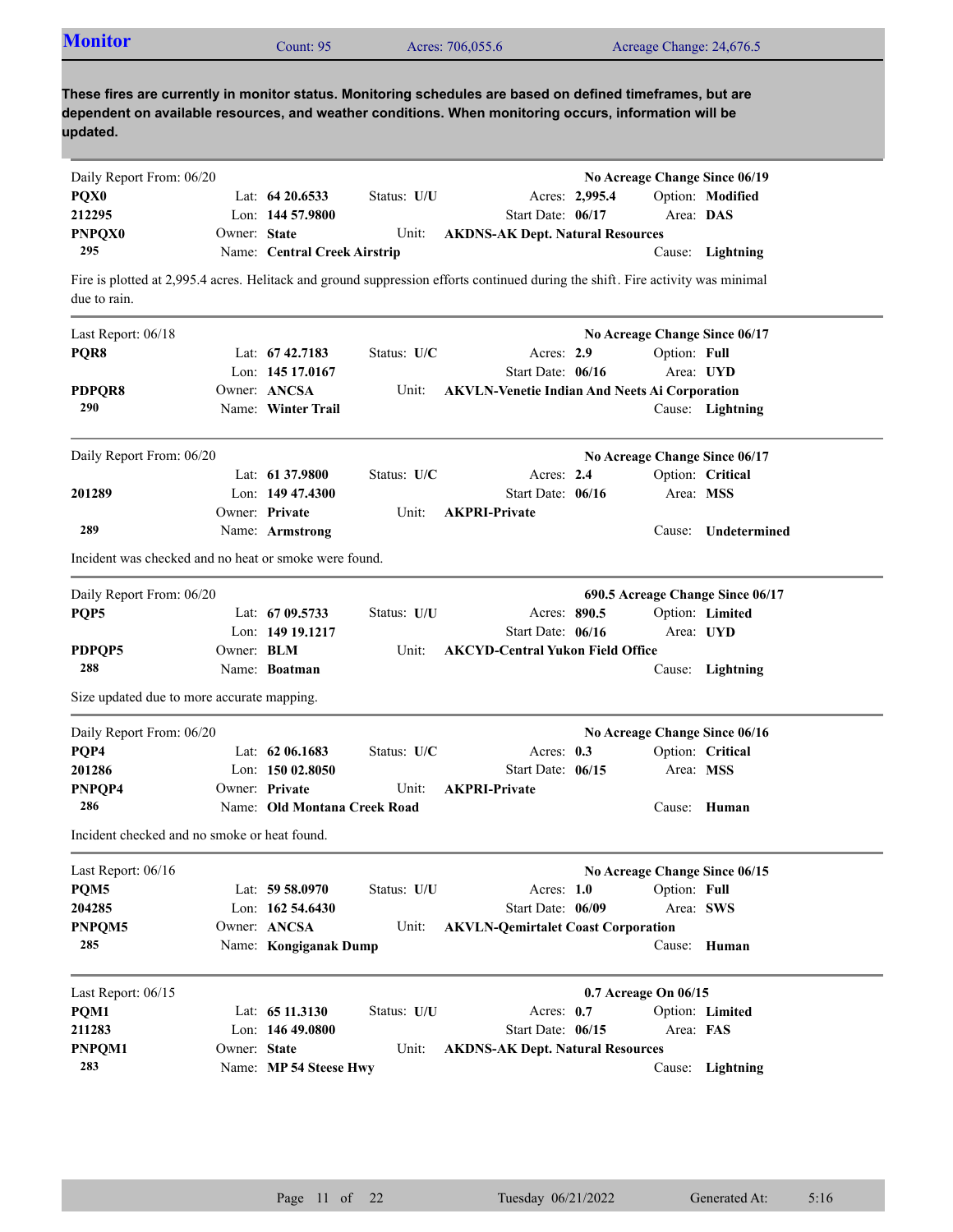| <b>Monitor</b><br>Acres: 706,055.6<br>Acreage Change: 24,676.5<br>Count: 95 |  |
|-----------------------------------------------------------------------------|--|
|-----------------------------------------------------------------------------|--|

| Last Report: 06/18 |                   |                       |             |                                                   | No Acreage Change Since 06/17  |           |                                    |
|--------------------|-------------------|-----------------------|-------------|---------------------------------------------------|--------------------------------|-----------|------------------------------------|
| PQL7               |                   | Lat: 64 58.3267       | Status: U/U | Acres: 1.3                                        |                                |           | Option: Modified                   |
| 231282             |                   | Lon: 151 06.2817      |             | Start Date: 06/15                                 |                                | Area: TAD |                                    |
| PDPQL7             | Owner: State      |                       | Unit:       | <b>AKDNS-AK Dept. Natural Resources</b>           |                                |           |                                    |
| 282                | Name: Bean        |                       |             |                                                   |                                |           | Cause: Lightning                   |
| Last Report: 06/18 |                   |                       |             |                                                   | No Acreage Change Since 06/15  |           |                                    |
|                    |                   | Lat: $6000.6967$      | Status: U/C | Acres: 1.8                                        |                                |           | Option: Critical                   |
| 203279             |                   | Lon: 151 41.7300      |             | Start Date: 06/14                                 |                                | Area: KKS |                                    |
|                    | Owner: State      |                       | Unit:       | <b>AKDNS-AK Dept. Natural Resources</b>           |                                |           |                                    |
| 279                |                   | Name: Berussa         |             |                                                   |                                |           | Cause: Human                       |
| Last Report: 06/19 |                   |                       |             |                                                   | No Acreage Change Since 06/14  |           |                                    |
| PQB <sub>2</sub>   |                   | Lat: 64 53.8917       | Status: U/U | Acres: $0.5$                                      |                                |           | Option: Critical                   |
| 211278             |                   | Lon: 147 40.9133      |             | Start Date: 06/14                                 |                                | Area: FAS |                                    |
| PNPQB2             |                   | Owner: Private        | Unit:       | <b>AKPRI-Private</b>                              |                                |           |                                    |
| 278                |                   | Name: Valley View     |             |                                                   |                                |           | Cause: Human                       |
| Last Report: 06/18 |                   |                       |             |                                                   |                                |           | 3,152.4 Acreage Change Since 06/17 |
| PP9J               |                   | Lat: $6503.5100$      | Status: U/U | Acres: 5,399.7                                    |                                |           | Option: Limited                    |
|                    |                   | Lon: $15514.0050$     |             | Start Date: 06/13                                 |                                |           | Area: GAD                          |
| PDPP9J             | Owner: <b>BLM</b> |                       | Unit:       | <b>AKCYD-Central Yukon Field Office</b>           |                                |           |                                    |
| 274                |                   | Name: Melozitna       |             |                                                   |                                |           | Cause: Lightning                   |
| Last Report: 06/19 |                   |                       |             |                                                   |                                |           | 1,948.0 Acreage Change Since 06/17 |
|                    |                   | Lat: $6101.6500$      | Status: U/U | Acres: 4,350.0                                    |                                |           | Option: Limited                    |
| 204273             |                   | Lon: $15612.2833$     |             | Start Date: 06/12                                 |                                | Area: SWS |                                    |
|                    | Owner: State      |                       | Unit:       | <b>AKDNS-AK Dept. Natural Resources</b>           |                                |           |                                    |
| 273                |                   | Name: Door Creek      |             |                                                   |                                |           | Cause: Lightning                   |
| Last Report: 06/12 |                   |                       |             |                                                   | No Acreage Change Since 06/11  |           |                                    |
| PP6R               |                   | Lat: 65 33.4248       | Status: U/U | Acres: $1.0$                                      |                                |           | Option: Limited                    |
| 231269             |                   | Lon: $14505.4000$     |             | Start Date: 06/11                                 |                                | Area: UYD |                                    |
| PDPP6R             | Owner: State      |                       | Unit:       | <b>AKDNS-AK Dept. Natural Resources</b>           |                                |           |                                    |
| 269                |                   | Name: Bedrock         |             |                                                   |                                |           | Cause: Human                       |
| Last Report: 06/16 |                   |                       |             |                                                   | 0.3 Acreage Change Since 06/14 |           |                                    |
| PP9G               |                   | Lat: 60 56.9700       | Status: U/U | Acres: 0.8                                        |                                |           | Option: Limited                    |
| 000264             |                   | Lon: 149 40.9980      |             | Start Date: 06/05                                 |                                | Area: CGF |                                    |
| P0PP9G             | Owner: USFS       |                       | Unit:       | <b>AKCGF-Chugach National Forest</b>              |                                |           |                                    |
| 264                |                   | Name: Halfway Island  |             |                                                   |                                | Cause:    | Undetermined                       |
| Last Report: 06/11 |                   |                       |             |                                                   | No Acreage Change Since 06/10  |           |                                    |
| PP7R               |                   | Lat: 62 16.5334       | Status: U/U | Acres: 629.1                                      |                                |           | Option: Limited                    |
| 204261             |                   | Lon: 164 24.2833      |             | Start Date: 06/10                                 |                                | Area: SWS |                                    |
| PNPP7R             |                   | Owner: USFWS          | Unit:       | <b>AKYDR-Yukon Delta National Wildlife Refuge</b> |                                |           |                                    |
| 261                |                   | Name: Ponglevik River |             |                                                   |                                |           | Cause: Undetermined                |
|                    |                   |                       |             |                                                   |                                |           |                                    |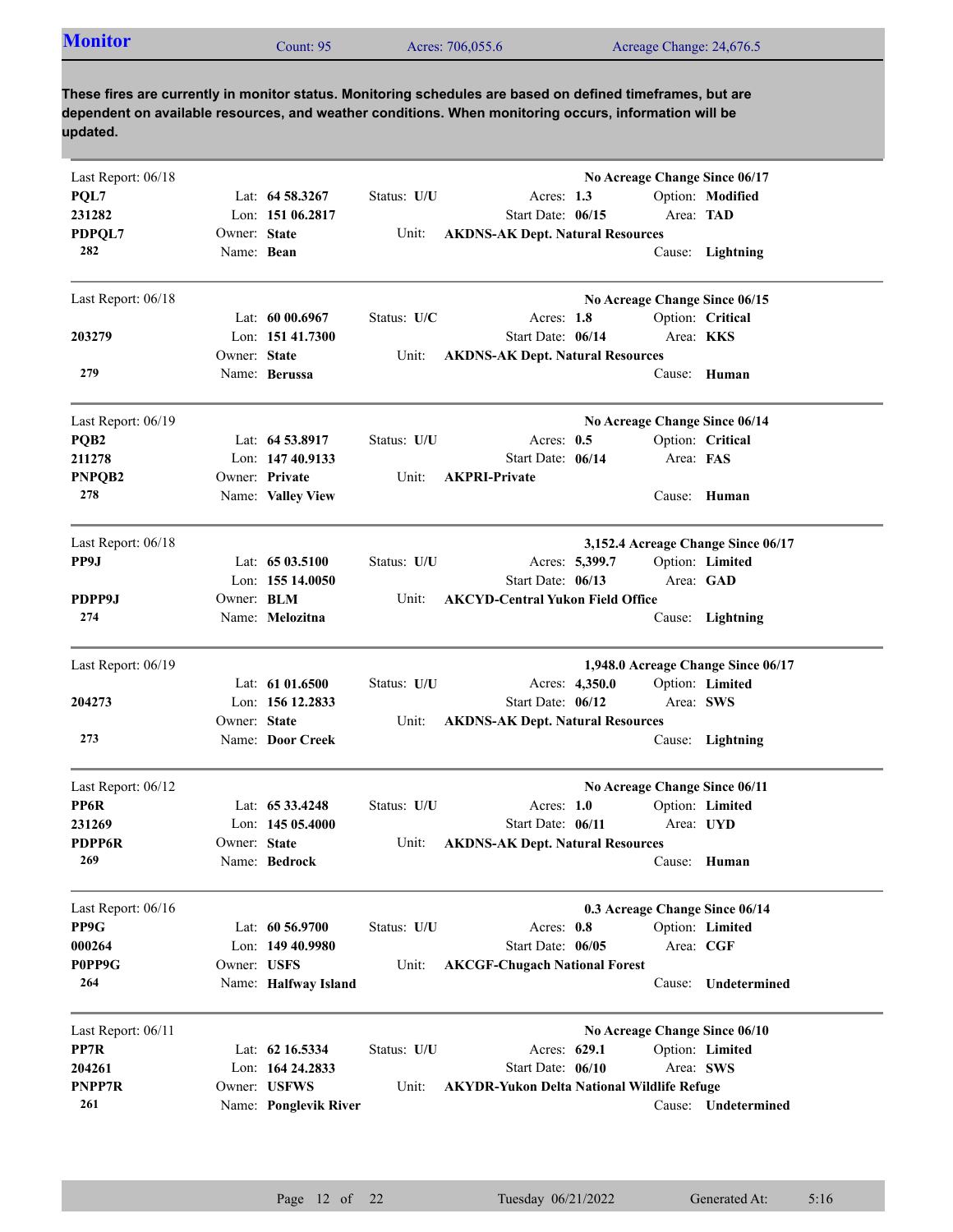| <b>Monitor</b><br>Acres: 706,055.6<br>Acreage Change: 24,676.5<br>Count: $951$ |
|--------------------------------------------------------------------------------|
|--------------------------------------------------------------------------------|

| Last Report: 06/15 |              |                          |             |                                                   | No Acreage Change Since 06/09 |              |                                 |
|--------------------|--------------|--------------------------|-------------|---------------------------------------------------|-------------------------------|--------------|---------------------------------|
|                    |              | Lat: $63\,36.4330$       | Status: U/U | Acres: 44.9                                       |                               |              | Option: Modified                |
| 204260             |              | Lon: 153 47.2330         |             | Start Date: 06/09                                 |                               | Area: SWS    |                                 |
|                    | Owner: State |                          | Unit:       | <b>AKDNS-AK Dept. Natural Resources</b>           |                               |              |                                 |
| 260                |              | Name: Hardscrabble Creek |             |                                                   |                               |              | Cause: Undetermined             |
| Last Report: 06/19 |              |                          |             |                                                   |                               |              | No Acreage Change Since 06/18   |
| PP4C               |              | Lat: $6544.4240$         | Status: U/C | Acres: 17.6                                       |                               | Option: Full |                                 |
| 232259             |              | Lon: $14414.0880$        |             | Start Date: 06/09                                 |                               | Area: UYD    |                                 |
| PDPP4C             |              | Owner: ANCSA             | Unit:       | <b>AKDHCN-Danzhit Hanlaii Corporation</b>         |                               |              |                                 |
| 259                |              | Name: Bolgen Creek       |             |                                                   |                               |              | Cause: Human                    |
| Last Report: 06/16 |              |                          |             |                                                   |                               |              | No Acreage Change Since 06/09   |
| PP4B               |              | Lat: $6017.5110$         | Status: U/U | Acres: 419.5                                      |                               |              | Option: Limited                 |
| 204258             |              | Lon: $16020.4020$        |             | Start Date: 06/09                                 |                               | Area: SWS    |                                 |
| PNPP4B             |              | Owner: USFWS             | Unit:       | <b>AKYDR-Yukon Delta National Wildlife Refuge</b> |                               |              |                                 |
| 258                |              | Name: Fork Creek         |             |                                                   |                               |              | Cause: Lightning                |
| Last Report: 06/19 |              |                          |             |                                                   |                               |              | No Acreage Change Since 06/18   |
| <b>PP37</b>        |              | Lat: 62 35.3667          | Status: U/U |                                                   | Acres: 72,499.0               |              | Option: Limited                 |
|                    |              | Lon: 163 27.9650         |             | Start Date: 06/09                                 |                               | Area: GAD    |                                 |
| PNPP37             |              | Owner: USFWS             | Unit:       | <b>AKYDR-Yukon Delta National Wildlife Refuge</b> |                               |              |                                 |
| 256                |              | Name: Apoon Pass         |             |                                                   |                               |              | Cause: Unknown                  |
| Last Report: 06/19 |              |                          |             |                                                   |                               |              | No Acreage Change Since 06/17   |
| PP <sub>2N</sub>   |              | Lat: 59 28.4333          | Status: U/U | Acres: 539.8                                      |                               |              | Option: Limited                 |
| 204249             |              | Lon: 159 30.7333         |             | Start Date: 06/08                                 |                               | Area: SWS    |                                 |
| <b>PNPP2N</b>      |              | Owner: USFWS             | Unit:       | <b>AKTGR-Togiak National Wildlife Refuge</b>      |                               |              |                                 |
| 249                |              | Name: Ongivinuk River    |             |                                                   |                               |              | Cause: Lightning                |
| Last Report: 06/17 |              |                          |             |                                                   |                               |              | No Acreage Change Since 06/08   |
| PP <sub>2</sub> M  |              | Lat: $5918.5500$         | Status: U/U | Acres: 331.1                                      |                               |              | Option: Limited                 |
| 204248             |              | Lon: $15925.2167$        |             | Start Date: 06/08                                 |                               | Area: SWS    |                                 |
| PNPP2M             |              | Owner: USFWS             | Unit:       | <b>AKTGR-Togiak National Wildlife Refuge</b>      |                               |              |                                 |
| 248                |              | Name: Ongoke River       |             |                                                   |                               |              | Cause: Undetermined             |
| Last Report: 06/16 |              |                          |             |                                                   |                               |              | -0.7 Acreage Change Since 06/08 |
|                    |              | Lat: 60 29.1000          | Status: U/U | Acres: 178.0                                      |                               |              | Option: Limited                 |
| 204247             |              | Lon: 155 13.5000         |             | Start Date: 06/08                                 |                               | Area: SWS    |                                 |
|                    | Owner: State |                          | Unit:       | <b>AKDNS-AK Dept. Natural Resources</b>           |                               |              |                                 |
| 247                |              | Name: Dummy Creek        |             |                                                   |                               |              | Cause: Lightning                |
| Last Report: 06/17 |              |                          |             |                                                   |                               |              | No Acreage Change Since 06/16   |
|                    |              | Lat: 60 48.0000          | Status: U/U |                                                   | Acres: 37,211.0               |              | Option: Limited                 |
| 204246             |              | Lon: 157 00.9167         |             | Start Date: 06/08                                 |                               | Area: SWS    |                                 |
|                    | Owner: State |                          | Unit:       | <b>AKDNS-AK Dept. Natural Resources</b>           |                               |              |                                 |
| 246                |              | Name: Titnuk Creek       |             |                                                   |                               |              | Cause: Lightning                |
|                    |              |                          |             |                                                   |                               |              |                                 |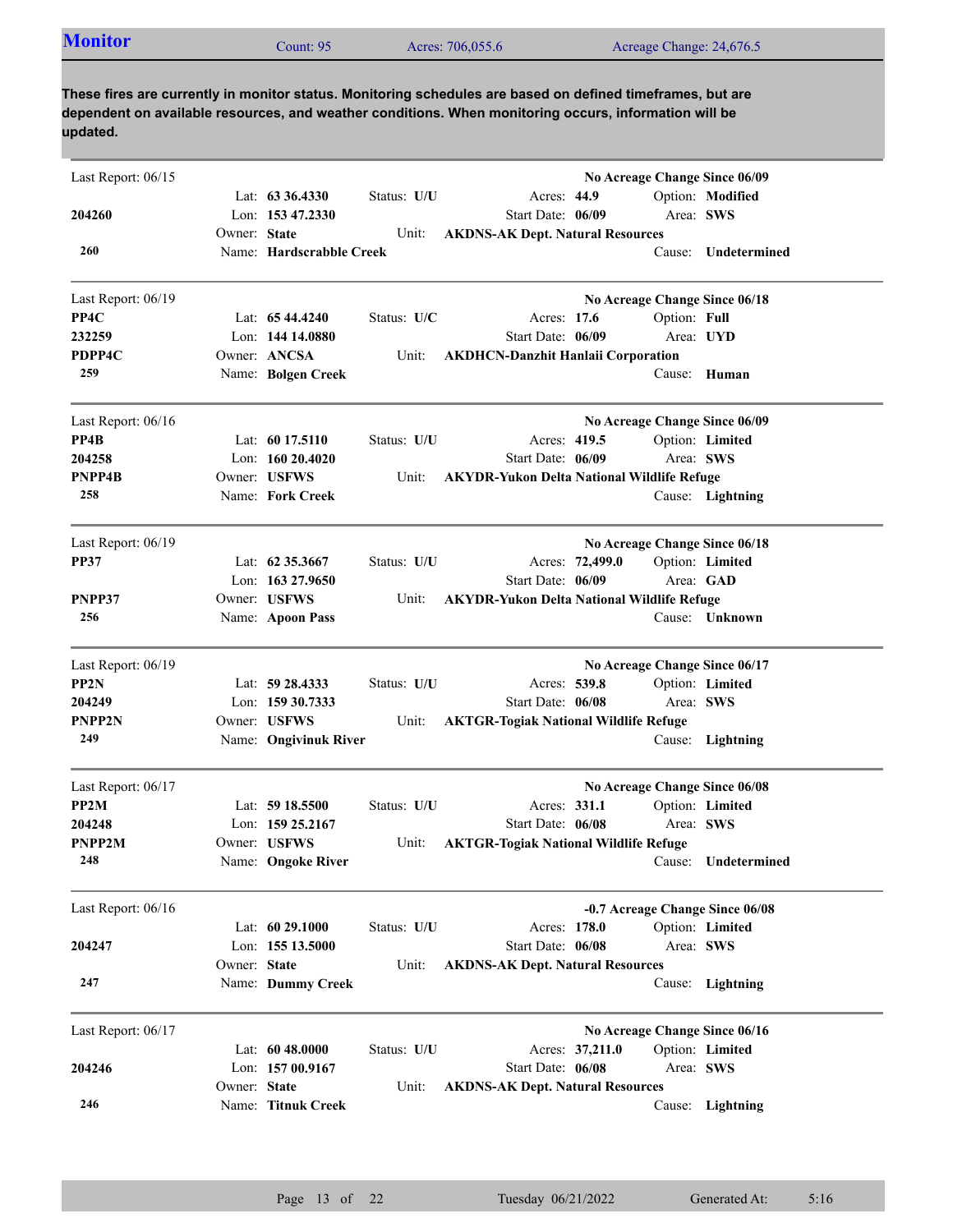| <b>Monitor</b><br>Acres: 706,055.6<br>Acreage Change: 24,676.5<br>Jount: 95 |  |
|-----------------------------------------------------------------------------|--|
|-----------------------------------------------------------------------------|--|

| Last Report: 06/17       |              |                      |             |                                                                                                                            |              | No Acreage Change Since 06/16      |
|--------------------------|--------------|----------------------|-------------|----------------------------------------------------------------------------------------------------------------------------|--------------|------------------------------------|
|                          |              | Lat: $60\,53.5000$   | Status: U/U | Acres: 39,448.0                                                                                                            |              | Option: Limited                    |
| 204245                   |              | Lon: 157 13.0834     |             | Start Date: 06/08                                                                                                          | Area: SWS    |                                    |
|                          | Owner: State |                      | Unit:       | <b>AKDNS-AK Dept. Natural Resources</b>                                                                                    |              |                                    |
| 245                      |              | Name: Kiknik         |             |                                                                                                                            |              | Cause: Lightning                   |
| Last Report: 06/17       |              |                      |             |                                                                                                                            |              | 2,798.0 Acreage Change Since 06/16 |
|                          |              | Lat: $6109.7500$     | Status: U/U | Acres: 31,392.0                                                                                                            |              | Option: Limited                    |
| 204244                   |              | Lon: 156 05.1833     |             | Start Date: 06/08                                                                                                          | Area: SWS    |                                    |
|                          | Owner: State |                      | Unit:       | <b>AKDNS-AK Dept. Natural Resources</b>                                                                                    |              |                                    |
| 244                      |              | Name: Door Mountain  |             |                                                                                                                            |              | Cause: Lightning                   |
| Last Report: 06/11       |              |                      |             |                                                                                                                            |              | -23.9 Acreage Change Since 06/10   |
| PP2L                     |              | Lat: $6608.9244$     | Status: U/C | Acres: 350.0                                                                                                               |              | Option: Limited                    |
| 232243                   |              | Lon: $15636.9060$    |             | Start Date: 06/08                                                                                                          | Area: GAD    |                                    |
| PDPP2L                   | Owner: BLM   |                      | Unit:       | <b>AKCYD-Central Yukon Field Office</b>                                                                                    |              |                                    |
| 243                      |              | Name: Tom Cook       |             |                                                                                                                            |              | Cause: Lightning                   |
| Last Report: 06/17       |              |                      |             |                                                                                                                            |              | 4,025.0 Acreage Change Since 06/16 |
| PP7Z                     |              | Lat: $59\,52.7000$   | Status: U/U | Acres: 43,601.0                                                                                                            |              | Option: Limited                    |
| 204239                   |              | Lon: 156 15.0500     |             | Start Date: 06/08                                                                                                          | Area: SWS    |                                    |
| PNPP7Z                   | Owner: State |                      | Unit:       | <b>AKDNS-AK Dept. Natural Resources</b>                                                                                    |              |                                    |
| 239                      |              | Name: Pike Creek     |             |                                                                                                                            |              | Cause: Lightning                   |
| Last Report: 06/18       |              |                      |             |                                                                                                                            |              | No Acreage Change Since 06/17      |
|                          |              | Lat: 59 12.3500      | Status: U/U | Acres: 27,496.6                                                                                                            | Option: Full |                                    |
| 204237                   |              | Lon: 158 05.6333     |             | Start Date: 06/08                                                                                                          | Area: SWS    |                                    |
|                          | Owner: State |                      | Unit:       | <b>AKDNS-AK Dept. Natural Resources</b>                                                                                    |              |                                    |
| 237                      |              | Name: Iowithla River |             |                                                                                                                            |              | Cause: Lightning                   |
| Last Report: 06/11       |              |                      |             |                                                                                                                            |              | 0.5 Acreage Change Since 06/10     |
|                          |              | Lat: $62\,28.5600$   | Status: U/C | Acres: 10.5                                                                                                                |              | Option: Modified                   |
| 201236                   |              | Lon: $14942.8800$    |             | Start Date: 06/08                                                                                                          | Area: MSS    |                                    |
|                          | Owner: State |                      | Unit:       | <b>AKDNS-AK Dept. Natural Resources</b>                                                                                    |              |                                    |
| 236                      |              | Name: ORA Lake       |             |                                                                                                                            |              | Cause: Lightning                   |
| Last Report: 06/09       |              |                      |             |                                                                                                                            |              | -21.1 Acreage Change Since 06/08   |
| <b>PP10</b>              |              | Lat: 60 43.0530      | Status: U/U | Acres: 28.9                                                                                                                | Option: Full |                                    |
| 204235                   |              | Lon: 162 04.5200     |             | Start Date: 06/08                                                                                                          | Area: SWS    |                                    |
| PNPP <sub>10</sub>       |              | Owner: ANCSA         | Unit:       | <b>AKVLN-Napakiak Corporation</b>                                                                                          |              |                                    |
| 235                      |              | Name: Johnson River  |             |                                                                                                                            |              | Cause: Lightning                   |
| Daily Report From: 06/20 |              |                      |             |                                                                                                                            |              | No Acreage Change Since 06/19      |
|                          |              | Lat: 61 13.6550      | Status: U/U | Acres: 23,294.4                                                                                                            |              | Option: Limited                    |
| 204234                   |              | Lon: 159 20.5733     |             | Start Date: 06/07                                                                                                          | Area: SWS    |                                    |
|                          | Owner: State |                      | Unit:       | <b>AKDNS-AK Dept. Natural Resources</b>                                                                                    |              |                                    |
| 234                      |              | Name: Sawpit Creek   |             |                                                                                                                            | Cause:       | Undetermined                       |
| north of the fire.       |              |                      |             | N645AT flew recon over the fire, it had a 1% active perimeter. Aerial observers noted that there are allotments 6-14 miles |              |                                    |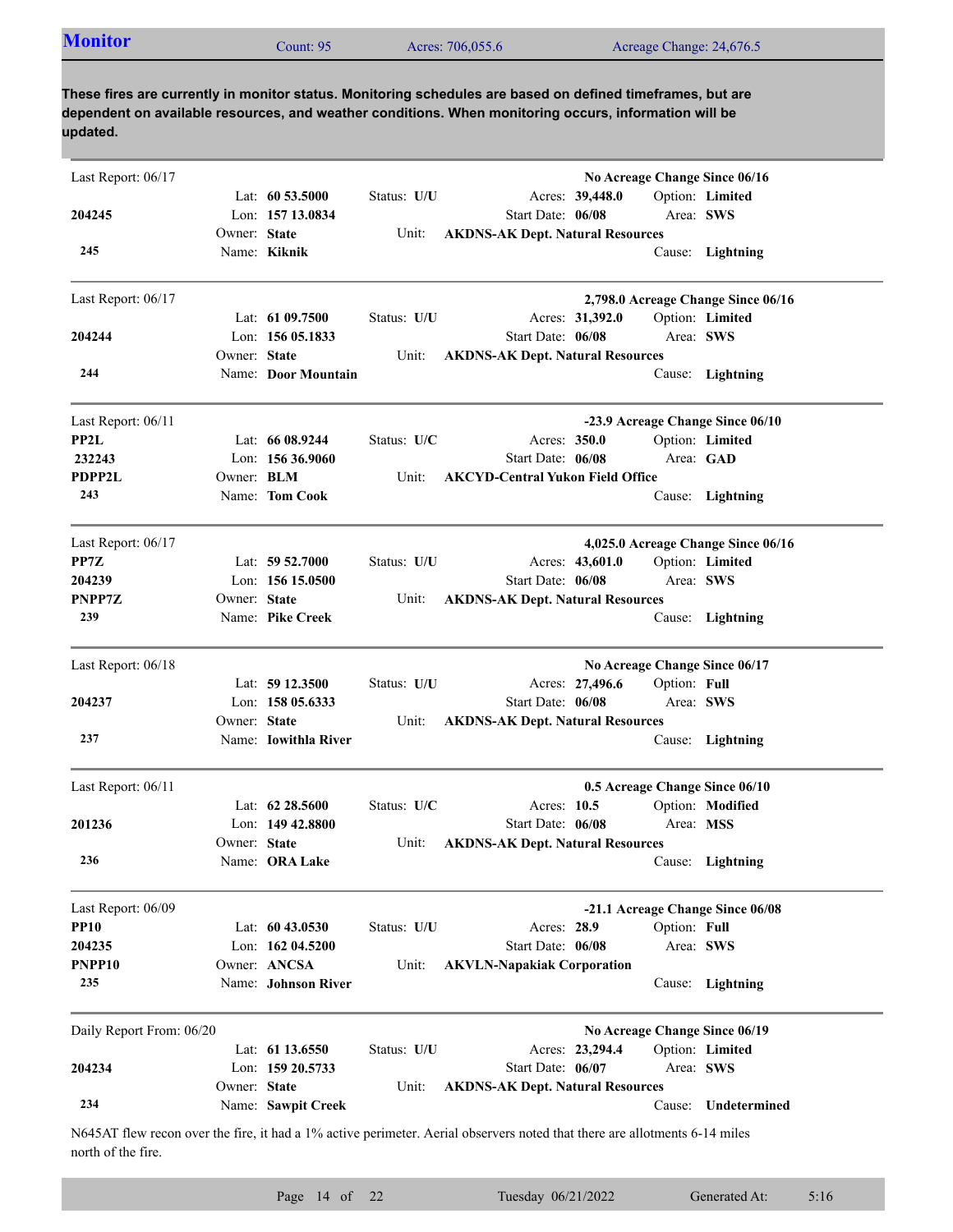| <b>Monitor</b> | Count: 95 | Acres: 706,055.6 | Acreage Change: 24,676.5 |
|----------------|-----------|------------------|--------------------------|
|                |           |                  |                          |

| Last Report: 06/16                               |              |                          |             |                                               |              | No Acreage Change Since 06/10      |
|--------------------------------------------------|--------------|--------------------------|-------------|-----------------------------------------------|--------------|------------------------------------|
| PP1W                                             |              | Lat: $60\,35.0550$       | Status: U/C | Acres: 75.0                                   | Option: Full |                                    |
| 204233                                           |              | Lon: 165 09.9920         |             | Start Date: 06/07                             | Area: SWS    |                                    |
| PNPP1W                                           |              | Owner: ANCSA             | Unit:       | <b>AKVLN-Tununrimiut Rinit Corporation</b>    |              |                                    |
| 233                                              |              | Name: Ugchirnak Mountain |             |                                               | Cause:       | Undetermined                       |
| Last Report: 06/17                               |              |                          |             |                                               |              | 1,937.0 Acreage Change Since 06/16 |
| <b>PP04</b>                                      |              | Lat: 61 27.5333          | Status: U/U | Acres: 36,887.0                               |              | Option: Limited                    |
| 204228                                           |              | Lon: 154 57.8833         |             | Start Date: 06/07                             | Area: SWS    |                                    |
| PNPP04                                           | Owner: BLM   |                          | Unit:       | <b>AKADD-Anchorage Field Office</b>           |              |                                    |
| 228                                              |              | Name: Swift River        |             |                                               |              | Cause: Lightning                   |
| Last Report: 06/09                               |              |                          |             |                                               |              | 1.1 Acreage Change Since 06/07     |
| <b>PP02</b>                                      |              | Lat: $6045.4660$         | Status: U/U | Acres: 6.1                                    | Option: Full |                                    |
| 204227                                           |              | Lon: $16101.8330$        |             | Start Date: 06/07                             | Area: SWS    |                                    |
| PNPP <sub>02</sub>                               |              | Owner: ANCSA             | Unit:       | <b>AKVLN-Kwethluk, Incorporated</b>           |              |                                    |
| 227                                              |              | Name: Kushluk River      |             |                                               |              | Cause: Lightning                   |
| Daily Report From: 06/20                         |              |                          |             |                                               |              | 1,030.9 Acreage Change Since 06/10 |
| <b>PP0S</b>                                      |              | Lat: $63\,47.9400$       | Status: U/U | Acres: 1,053.9                                |              | Option: Limited                    |
| 231225                                           |              | Lon: 152 52.4350         |             | Start Date: 06/07                             | Area: TAD    |                                    |
| <b>PDPP0S</b>                                    | Owner: State |                          | Unit:       | <b>AKDNS-AK Dept. Natural Resources</b>       |              |                                    |
| 225                                              |              | Name: Fish Creek         |             |                                               |              | Cause: Lightning                   |
| Size updated due to addtional satellite imagery. |              |                          |             |                                               |              |                                    |
| Last Report: 06/18                               |              |                          |             |                                               |              | No Acreage Change Since 06/14      |
| PP7Y                                             |              | Lat: 58 54.5667          | Status: U/U | Acres: 10,056.8                               | Option: Full |                                    |
| 204219                                           |              | Lon: 156 20.7000         |             | Start Date: 06/07                             | Area: SWS    |                                    |
| PNPP7Y                                           | Owner: State |                          | Unit:       | <b>AKDNS-AK Dept. Natural Resources</b>       |              |                                    |
| 219                                              |              | Name: Pauls Creek        |             |                                               | Cause:       | Undetermined                       |
| Last Report: 06/18                               |              |                          |             |                                               |              | No Acreage Change Since 06/07      |
| PPZ3                                             |              | Lat: 58 43.4333          | Status: U/U | Acres: 10.0                                   |              | Option: Limited                    |
| 204218                                           |              | Lon: $15558.1167$        |             | Start Date: 06/07                             | Area: SWS    |                                    |
| PNPPZ3                                           | Owner: NPS   |                          |             | Unit: AKKAP-Katmai National Park and Preserve |              |                                    |
| 218                                              |              | Name: Idavain            |             |                                               |              | Cause: Lightning                   |
| Last Report: 06/12                               |              |                          |             |                                               |              | -1.1 Acreage Change Since 06/07    |
| PPW4                                             |              | Lat: 59 11.4080          | Status: U/U | Acres: 0.9                                    |              | Option: Modified                   |
| 204217                                           |              | Lon: 157 04.5530         |             | Start Date: 06/07                             | Area: SWS    |                                    |
| PNPPW4                                           | Owner: BLM   |                          | Unit:       | <b>AKADD-Anchorage Field Office</b>           |              |                                    |
| 217                                              |              | Name: Levelock Creek     |             |                                               | Cause:       | Undetermined                       |
| Last Report: 06/17                               |              |                          |             |                                               |              | No Acreage Change Since 06/16      |
| PP5R                                             |              | Lat: 61 01.1000          | Status: U/U | Acres: 7,791.0                                |              | Option: Limited                    |
| 204216                                           |              | Lon: 154 20.6666         |             | Start Date: 06/06                             | Area: SWS    |                                    |
| PNPP5R                                           | Owner: State |                          | Unit:       | <b>AKDNS-AK Dept. Natural Resources</b>       |              |                                    |
| 216                                              |              | Name: Telaquana River    |             |                                               |              | Cause: Lightning                   |
|                                                  |              |                          |             |                                               |              |                                    |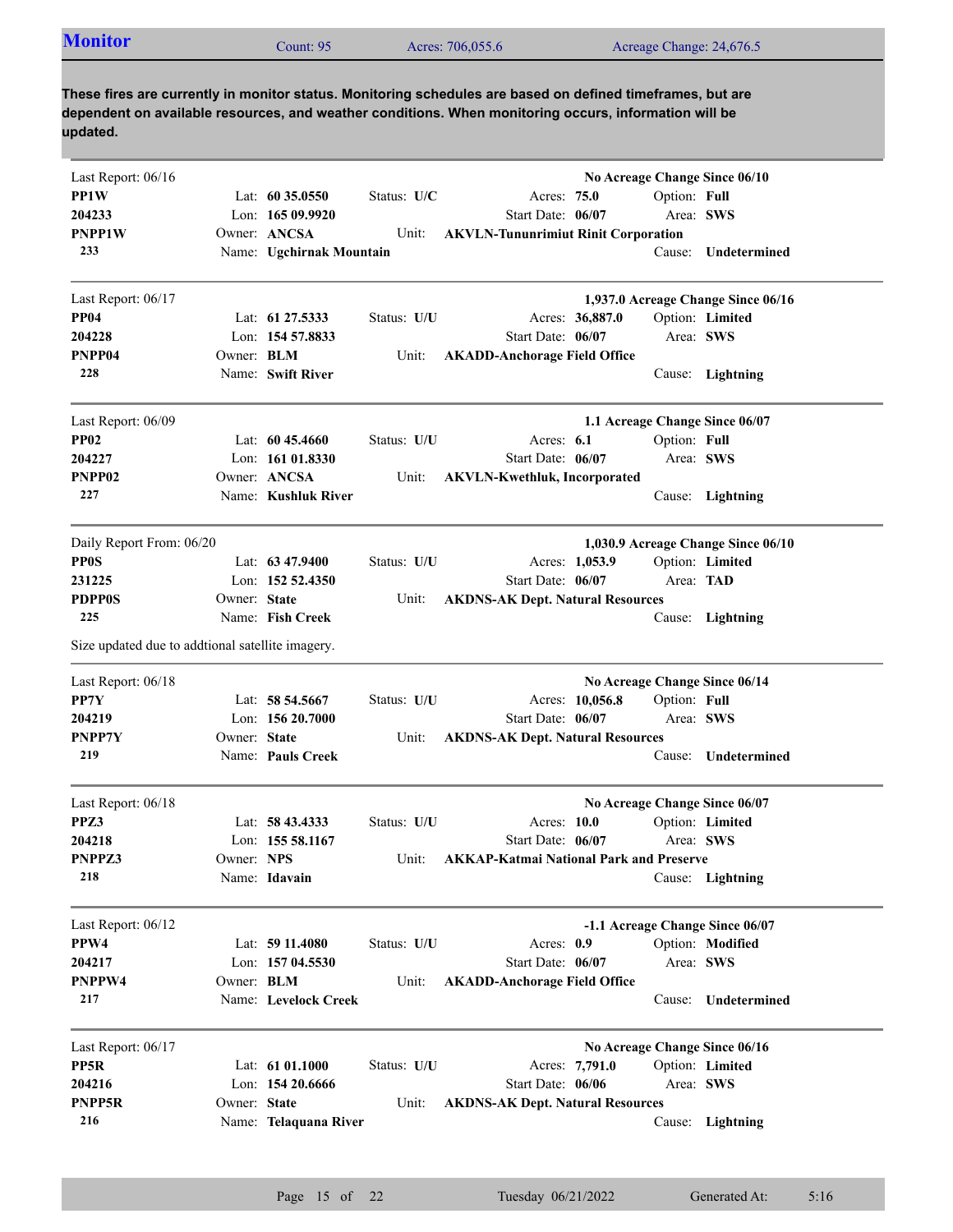| <b>Monitor</b> | Count: 95 | Acres: 706,055.6 | Acreage Change: 24,676.5 |
|----------------|-----------|------------------|--------------------------|
|                |           |                  |                          |

| PPV <sub>2</sub><br>Lat: $62$ 05.3682<br>Status: U/U<br>Acres: $1.0$<br>Option: Full<br>Lon: $16345.4980$<br>Start Date: 06/06<br>Area: GAD<br>PDPPV2<br>Owner: ANCSA<br><b>AKVLN-Azachorok, Incorporated</b><br>Unit:<br>215<br>Name: Mountain Village Dump<br>Cause: Human |  |
|------------------------------------------------------------------------------------------------------------------------------------------------------------------------------------------------------------------------------------------------------------------------------|--|
|                                                                                                                                                                                                                                                                              |  |
|                                                                                                                                                                                                                                                                              |  |
|                                                                                                                                                                                                                                                                              |  |
|                                                                                                                                                                                                                                                                              |  |
| Last Report: 06/13<br>2.3 Acreage Change Since 06/06                                                                                                                                                                                                                         |  |
| PPV1<br>Lat: $59\,20.8830$<br>Status: U/U<br>Acres: 2.8<br>Option: Full                                                                                                                                                                                                      |  |
| Lon: 157 40.9820<br>Start Date: 06/06<br>Area: SWS<br>204209                                                                                                                                                                                                                 |  |
| Owner: ANCSA<br>PNPPV1<br><b>AKVLN-Ekwok Natives Limited</b><br>Unit:                                                                                                                                                                                                        |  |
| 209<br>Name: Koklong River<br>Cause: Lightning                                                                                                                                                                                                                               |  |
| Last Report: 06/18<br>No Acreage Change Since 06/17                                                                                                                                                                                                                          |  |
| Option: Limited<br>Lat: $6029.0680$<br>Status: U/U<br>Acres: 1.0                                                                                                                                                                                                             |  |
| Lon: 158 31.9180<br>Start Date: 06/06<br>Area: SWS<br>204207                                                                                                                                                                                                                 |  |
| Owner: State<br><b>AKDNS-AK Dept. Natural Resources</b><br>Unit:                                                                                                                                                                                                             |  |
| 207<br>Name: Maka Creek<br>Cause: Lightning                                                                                                                                                                                                                                  |  |
| Last Report: 06/17<br>486.0 Acreage Change Since 06/16                                                                                                                                                                                                                       |  |
| Acres: 2,008.0<br>Option: Full<br>Lat: $59\,56.6666$<br>Status: U/U                                                                                                                                                                                                          |  |
| Lon: $15516.5000$<br>Start Date: 06/06<br>Area: SWS<br>204205                                                                                                                                                                                                                |  |
| Owner: State<br><b>AKDNS-AK Dept. Natural Resources</b><br>Unit:                                                                                                                                                                                                             |  |
| 205<br>Name: Upper Talarik<br>Cause: Lightning                                                                                                                                                                                                                               |  |
| No Acreage Change Since 06/19<br>Daily Report From: 06/20                                                                                                                                                                                                                    |  |
| PQ4D<br>Lat: 62 44.1500<br>Status: U/U<br>Acres: 42,914.3<br>Option: Limited                                                                                                                                                                                                 |  |
| 204202<br>Lon: 156 35.7500<br>Start Date: 06/06<br>Area: SWS                                                                                                                                                                                                                 |  |
| PNPQ4D<br>Owner: State<br>Unit:<br><b>AKDNS-AK Dept. Natural Resources</b>                                                                                                                                                                                                   |  |
| 202<br>Name: Fourth of July Creek<br>Cause: Lightning                                                                                                                                                                                                                        |  |
| N645AT flew recon over the fire, it had a 1% active perimeter and showed smoke on the south and southeast flanks.                                                                                                                                                            |  |
| Last Report: 06/19<br>No Acreage Change Since 06/17                                                                                                                                                                                                                          |  |
| PP7T<br>Lat: $58\,56.1420$<br>Status: U/U<br>Acres: 6,163.0<br>Option: Limited                                                                                                                                                                                               |  |
| 204201<br>Lon: 159 27.3130<br>Start Date: 06/06<br>Area: SWS                                                                                                                                                                                                                 |  |
| PNPP7T<br>Owner: USFWS<br>Unit: AKTGR-Togiak National Wildlife Refuge                                                                                                                                                                                                        |  |
| 201<br>Name: Tuklung River<br>Cause: Lightning                                                                                                                                                                                                                               |  |
| Last Report: 06/19<br>No Acreage Change Since 06/17                                                                                                                                                                                                                          |  |
| Acres: 25,977.1<br>Lat: $59\,45.0667$<br>Status: U/U<br>Option: Limited                                                                                                                                                                                                      |  |
| Lon: 158 13.5000<br>Start Date: 06/06<br>Area: SWS<br>204200                                                                                                                                                                                                                 |  |
| Owner: State<br><b>AKDNS-AK Dept. Natural Resources</b><br>Unit:                                                                                                                                                                                                             |  |
| 200<br>Name: Kokwok<br>Cause: Lightning                                                                                                                                                                                                                                      |  |
| 1,770.0 Acreage Change Since 06/16<br>Last Report: 06/17                                                                                                                                                                                                                     |  |
| Option: Limited<br>Lat: 61 34.7142<br>Status: U/U<br>Acres: 35,664.0                                                                                                                                                                                                         |  |
| Lon: 155 58.5060<br>Start Date: 06/05<br>204198<br>Area: SWS                                                                                                                                                                                                                 |  |
| Owner: BLM<br>Unit:<br><b>AKADD-Anchorage Field Office</b>                                                                                                                                                                                                                   |  |
| 198<br>Name: Stony River<br>Cause: Lightning                                                                                                                                                                                                                                 |  |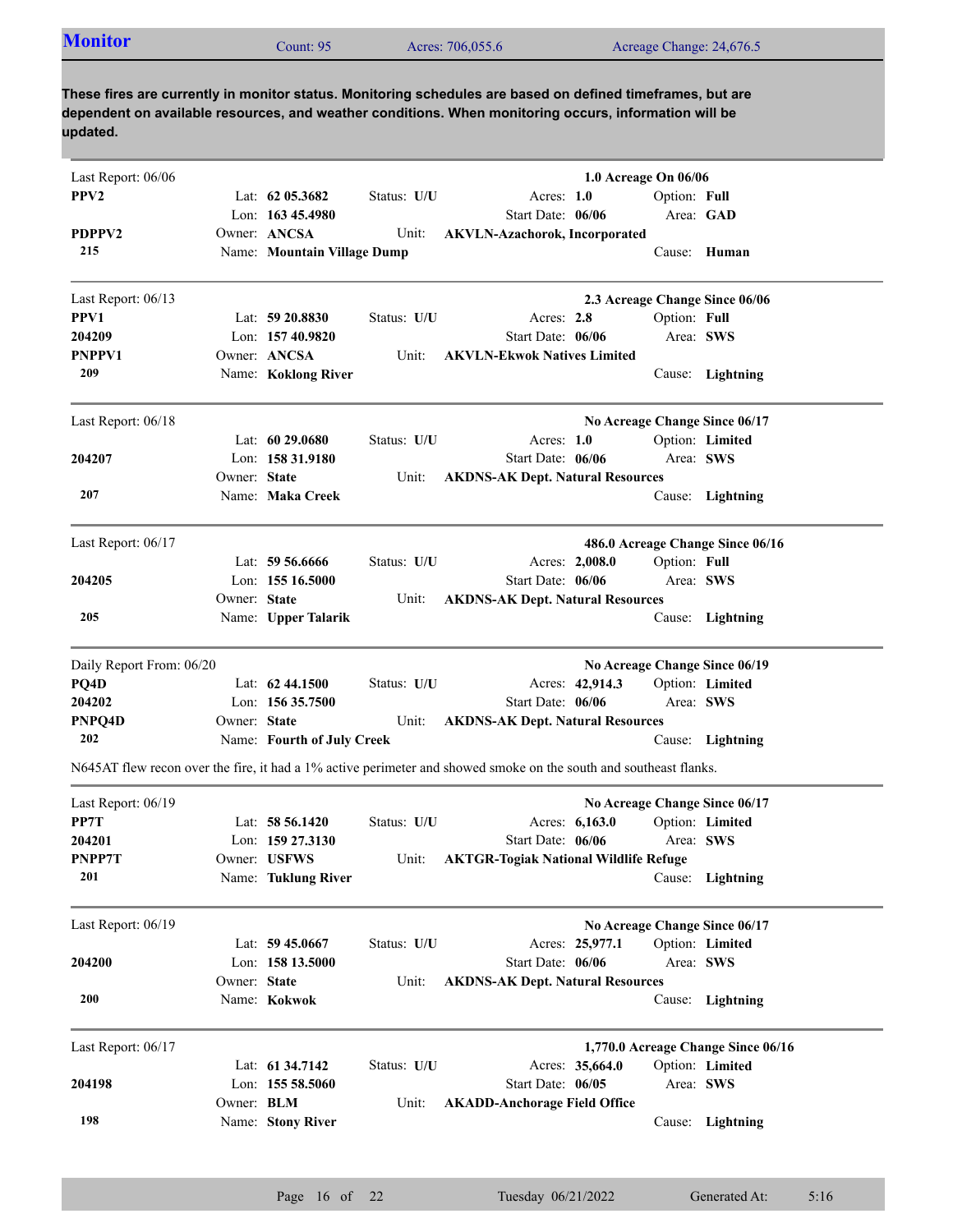| <b>Monitor</b><br>Acres: 706,055.6<br>Acreage Change: 24,676.5<br>$\mathcal$ count: 95 |  |
|----------------------------------------------------------------------------------------|--|
|----------------------------------------------------------------------------------------|--|

| Last Report: 06/17                     |                   |                       |             |                                                | 3,190.0 Acreage Change Since 06/16                  |
|----------------------------------------|-------------------|-----------------------|-------------|------------------------------------------------|-----------------------------------------------------|
|                                        |                   | Lat: $61\,34.5500$    | Status: U/U | Acres: 34,505.0                                | Option: Limited                                     |
| 204197                                 |                   | Lon: 155 51.0000      |             | Start Date: 06/05                              | Area: SWS                                           |
|                                        | Owner: BLM        |                       | Unit:       | <b>AKADD-Anchorage Field Office</b>            |                                                     |
| 197                                    |                   | Name: Gagaryah River  |             |                                                | Cause: Lightning                                    |
| Last Report: 06/17                     |                   |                       |             |                                                | No Acreage Change Since 06/16                       |
|                                        |                   | Lat: 60 33.1100       | Status: U/U | Acres: 74.0                                    | Option: Limited                                     |
| 204193                                 |                   | Lon: 156 48.6300      |             | Start Date: 06/05                              | Area: SWS                                           |
|                                        | Owner: State      |                       | Unit:       | <b>AKDNS-AK Dept. Natural Resources</b>        |                                                     |
| 193                                    |                   | Name: Cabin Creek     |             |                                                | Cause: Lightning                                    |
| Last Report: 06/06                     |                   |                       |             |                                                | No Acreage Change Since 06/05                       |
| PPN7                                   |                   | Lat: $63\,38.3334$    | Status: U/U | Acres: $0.3$                                   | Option: Limited                                     |
|                                        |                   | Lon: 149 12.3720      |             | Start Date: 06/05                              | Area: TAD                                           |
| PDPPN7                                 | Owner: NPS        |                       | Unit:       | <b>AKDEP-Denali National Park and Preserve</b> |                                                     |
| 191                                    |                   | Name: Savage Jenny    |             |                                                | Cause: Lightning                                    |
| Last Report: 06/17                     |                   |                       |             |                                                | No Acreage Change Since 06/16                       |
| PPN3                                   |                   | Lat: 61 30.6900       | Status: U/U | Acres: 3,429.0                                 | Option: Modified                                    |
| 204190                                 |                   | Lon: 155 02.7200      |             | Start Date: 06/05                              | Area: SWS                                           |
| PNPPN3                                 | Owner: <b>BLM</b> |                       | Unit:       | <b>AKADD-Anchorage Field Office</b>            |                                                     |
| 190                                    |                   | Name: South Lime Lake |             |                                                | Cause: Lightning                                    |
| Last Report: 06/17                     |                   |                       |             |                                                | 1.0 Acreage Change Since 06/16                      |
|                                        |                   | Lat: 60 27.2167       | Status: U/U | Acres: 10.0                                    | Option: Limited                                     |
| 204189                                 |                   | Lon: 156 39.5167      |             | Start Date: 06/05                              | Area: SWS                                           |
|                                        |                   |                       | Unit:       | <b>AKDNS-AK Dept. Natural Resources</b>        |                                                     |
|                                        | Owner: State      |                       |             |                                                |                                                     |
| 189                                    |                   | Name: Nushagak River  |             |                                                | Cause: Lightning                                    |
|                                        |                   |                       |             |                                                |                                                     |
| Last Report: 06/19                     |                   | Lat: $60\,59.6167$    | Status: U/U |                                                | 639.0 Acreage Change Since 06/17<br>Option: Limited |
| 204188                                 |                   | Lon: 156 09.6334      |             | Acres: 4,183.0<br>Start Date: 06/05            | Area: SWS                                           |
|                                        | Owner: State      |                       | Unit:       | <b>AKDNS-AK Dept. Natural Resources</b>        |                                                     |
| 188                                    |                   | Name: Hook Creek      |             |                                                | Cause: Lightning                                    |
|                                        |                   |                       |             |                                                |                                                     |
| Last Report: 06/05<br>PPN <sub>2</sub> |                   | Lat: 62 35.7160       | Status: U/U | 66.0 Acreage On 06/05<br>Acres: 66.0           |                                                     |
| 214187                                 |                   | Lon: 145 48.3480      |             | Start Date: 06/05                              | Option: Limited                                     |
| PNPPN <sub>2</sub>                     | Owner: BLM        |                       | Unit:       | <b>AKGLD-Glennallen Field Office</b>           | Area: CRS                                           |
| 187                                    |                   | Name: Fish Lake       |             |                                                | Cause: Lightning                                    |
|                                        |                   |                       |             |                                                |                                                     |
| Daily Report From: 06/20               |                   | Lat: $63\,32.2170$    | Status: U/C |                                                | No Acreage Change Since 06/08                       |
| PPM8<br>204186                         |                   | Lon: 153 36.2167      |             | Acres: 13.0<br>Start Date: 06/05               | Option: Modified<br>Area: SWS                       |
| PNPPM8                                 | Owner: State      |                       | Unit:       |                                                |                                                     |
| 186                                    |                   | Name: Rungun Creek    |             | <b>AKDNS-AK Dept. Natural Resources</b>        | Cause: Lightning                                    |

N645AT flew recon over the fire this afternoon. The fire received light precipitation. It was smoldering with a 2% active perimeter. There was light smoke at the north as well as heat in the north and northeastern areas of the fire.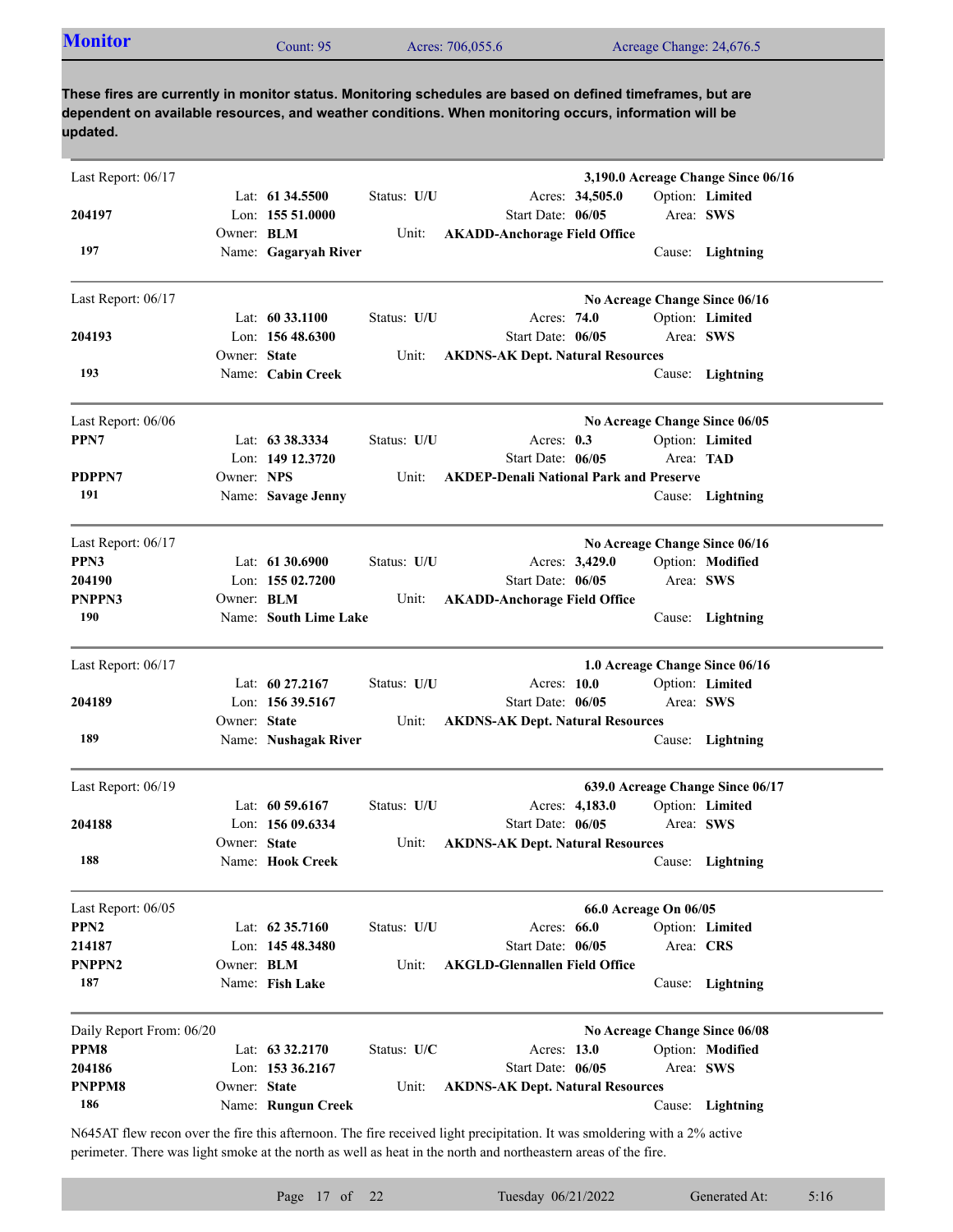| <b>Monitor</b>                                                                                                                                                                                                                              |                   | Count: 95                |             | Acres: 706,055.6                         |                   |                  | Acreage Change: 24,676.5 |                                    |
|---------------------------------------------------------------------------------------------------------------------------------------------------------------------------------------------------------------------------------------------|-------------------|--------------------------|-------------|------------------------------------------|-------------------|------------------|--------------------------|------------------------------------|
| These fires are currently in monitor status. Monitoring schedules are based on defined timeframes, but are<br>dependent on available resources, and weather conditions. When monitoring occurs, information will be<br>updated.             |                   |                          |             |                                          |                   |                  |                          |                                    |
| Daily Report From: 06/20                                                                                                                                                                                                                    |                   |                          |             |                                          |                   |                  |                          | 2,846.5 Acreage Change Since 06/19 |
| PPM <sub>5</sub>                                                                                                                                                                                                                            |                   | Lat: $6340.6433$         | Status: U/U |                                          |                   | Acres: 51,512.5  |                          | Option: Limited                    |
| 231185                                                                                                                                                                                                                                      |                   | Lon: 153 34.3383         |             |                                          | Start Date: 06/05 |                  |                          | Area: TAD                          |
| PDPPM5                                                                                                                                                                                                                                      | Owner: State      |                          | Unit:       | <b>AKDNS-AK Dept. Natural Resources</b>  |                   |                  |                          |                                    |
| 185                                                                                                                                                                                                                                         |                   | Name: Hog Butte          |             |                                          |                   |                  |                          | Cause: Lightning                   |
| Satellite images showed an increase in fire size. All resources have been demobilized back to Fairbanks and the fire is<br>unstaffed.                                                                                                       |                   |                          |             |                                          |                   |                  |                          |                                    |
| Daily Report From: 06/20                                                                                                                                                                                                                    |                   |                          |             |                                          |                   |                  |                          | No Acreage Change Since 06/18      |
| PPR <sub>4</sub>                                                                                                                                                                                                                            |                   | Lat: $62$ 19.9500        | Status: U/U |                                          |                   | Acres: 130,193.8 |                          | Option: Limited                    |
| 204183                                                                                                                                                                                                                                      |                   | Lon: 155 17.9333         |             |                                          | Start Date: 06/04 |                  |                          | Area: SWS                          |
| PNPPR4                                                                                                                                                                                                                                      | Owner: <b>BLM</b> |                          | Unit:       | <b>AKADD-Anchorage Field Office</b>      |                   |                  |                          |                                    |
| 183                                                                                                                                                                                                                                         |                   | Name: Tatlawiksuk        |             |                                          |                   |                  |                          | Cause: Lightning                   |
| N645AT flew recon over the fire this afternoon. The fire received light precipitation. It was smoldering with a 2% active<br>perimeter. There was light smoke at the north as well as heat in the north and northeastern areas of the fire. |                   |                          |             |                                          |                   |                  |                          |                                    |
| Last Report: 06/18                                                                                                                                                                                                                          |                   |                          |             |                                          |                   |                  |                          | No Acreage Change Since 06/06      |
| PPJ9                                                                                                                                                                                                                                        |                   | Lat: 58 50.5000          | Status: U/C |                                          |                   | Acres: 199.5     |                          | Option: Modified                   |
| 204182                                                                                                                                                                                                                                      |                   | Lon: 156 17.5833         |             |                                          | Start Date: 06/04 |                  |                          | Area: SWS                          |
| PNPPJ9                                                                                                                                                                                                                                      | Owner: State      |                          | Unit:       | <b>AKDNS-AK Dept. Natural Resources</b>  |                   |                  |                          |                                    |
| 182                                                                                                                                                                                                                                         |                   | Name: King Salmon Creek  |             |                                          |                   |                  |                          | Cause: Lightning                   |
| Last Report: 06/09                                                                                                                                                                                                                          |                   |                          |             |                                          |                   |                  |                          | No Acreage Change Since 06/08      |
| PPH <sub>9</sub>                                                                                                                                                                                                                            |                   | Lat: $6510.7383$         | Status: U/U |                                          | Acres: $6.7$      |                  |                          | Option: Modified                   |
| 231181                                                                                                                                                                                                                                      |                   | Lon: 150 18.5467         |             |                                          | Start Date: 06/04 |                  |                          | Area: TAD                          |
| PDPPH9                                                                                                                                                                                                                                      | Owner: State      |                          | Unit:       | <b>AKDNS-AK Dept. Natural Resources</b>  |                   |                  |                          |                                    |
| 181                                                                                                                                                                                                                                         |                   | Name: Omega Creek        |             |                                          |                   |                  |                          | Cause: Human                       |
|                                                                                                                                                                                                                                             |                   |                          |             |                                          |                   |                  |                          |                                    |
| Last Report: 06/04                                                                                                                                                                                                                          |                   |                          |             |                                          |                   |                  |                          | No Acreage Change Since 06/03      |
| PPF1                                                                                                                                                                                                                                        |                   | Lat: $64\,42.5167$       | Status: U/U |                                          | Acres: 0.1        |                  | Option: Full             |                                    |
|                                                                                                                                                                                                                                             |                   | Lon: 155 29.5267         |             |                                          | Start Date: 06/03 |                  |                          | Area: GAD                          |
| PDPPF1                                                                                                                                                                                                                                      |                   | Owner: ANCSA             | Unit:       | <b>AKVLN-Dineega Corporation</b>         |                   |                  |                          |                                    |
| 179                                                                                                                                                                                                                                         |                   | Name: Ruby Dump          |             |                                          |                   |                  |                          | Cause: Human                       |
| Last Report: 06/03                                                                                                                                                                                                                          |                   |                          |             |                                          |                   |                  | 0.1 Acreage On 06/03     |                                    |
| PPE4                                                                                                                                                                                                                                        |                   | Lat: $61\,56.3310$       | Status: U/U |                                          | Acres: 0.1        |                  | Option: Full             |                                    |
|                                                                                                                                                                                                                                             |                   | Lon: $16252.4760$        |             |                                          | Start Date: 06/03 |                  |                          | Area: GAD                          |
| PDPPE4                                                                                                                                                                                                                                      |                   | Owner: ANCSA             |             |                                          |                   |                  |                          |                                    |
| 176                                                                                                                                                                                                                                         |                   | Name: PILOT STATION DUMP | Unit:       | <b>AKVLN-Pilot Station, Incorporated</b> |                   |                  |                          | Cause: Human                       |
|                                                                                                                                                                                                                                             |                   |                          |             |                                          |                   |                  |                          |                                    |
| Last Report: 06/17                                                                                                                                                                                                                          |                   |                          |             |                                          |                   |                  |                          | No Acreage Change Since 06/02      |
| PN9M                                                                                                                                                                                                                                        |                   | Lat: 59 05.8400          | Status: U/U |                                          | Acres: 10.0       |                  | Option: Full             |                                    |
| 204172                                                                                                                                                                                                                                      |                   | Lon: 158 33.2700         |             |                                          | Start Date: 06/02 |                  |                          | Area: SWS                          |
| PNPN9M                                                                                                                                                                                                                                      | Owner: City       |                          | Unit:       | <b>AKAKS-Dillingham, City of</b>         |                   |                  |                          |                                    |
| 172                                                                                                                                                                                                                                         |                   | Name: Dillingham Dump    |             |                                          |                   |                  |                          | Cause: Human                       |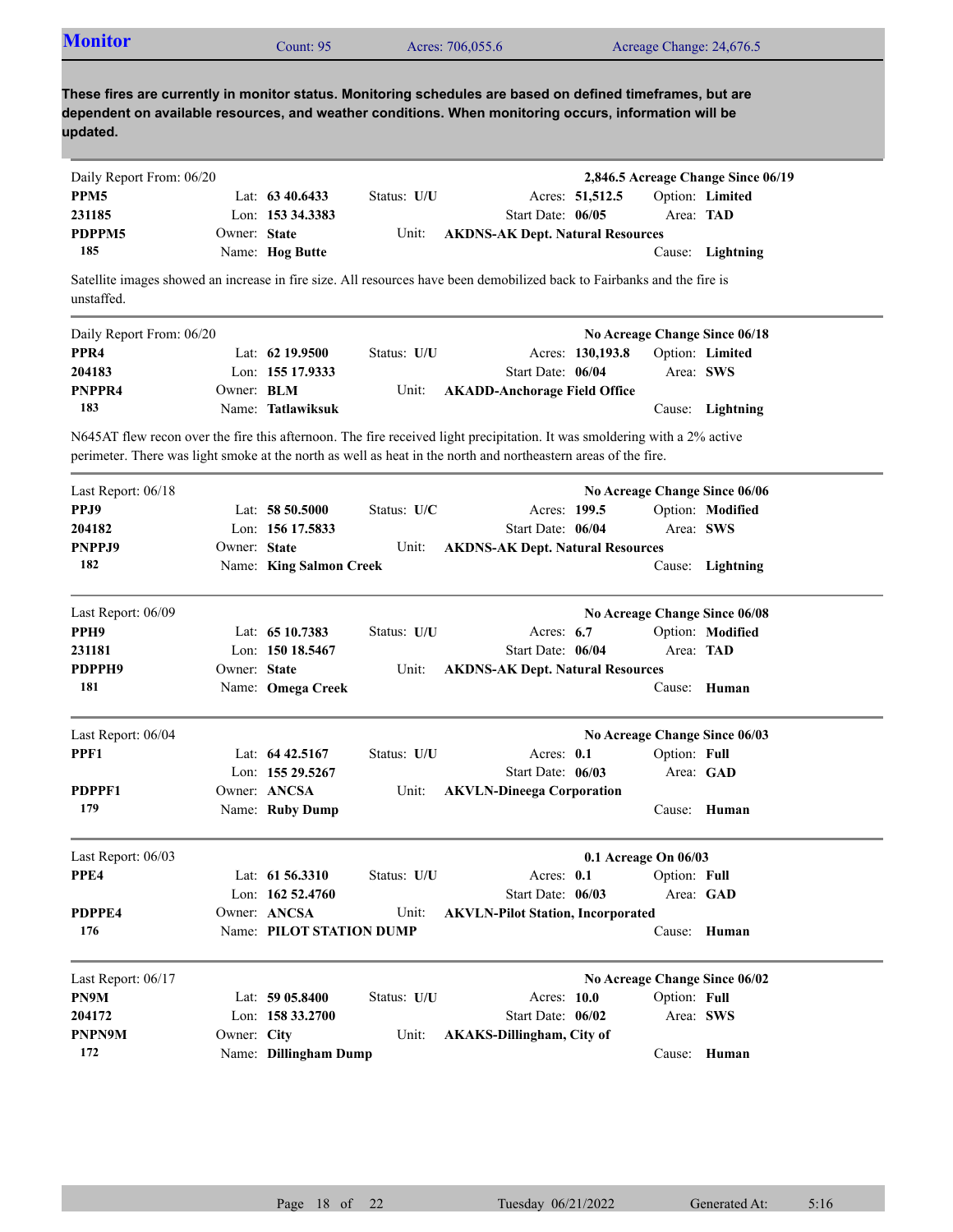| Last Report: 06/01 |              |                      |             | 0.3 Acreage On 06/01                              |                  |                               |
|--------------------|--------------|----------------------|-------------|---------------------------------------------------|------------------|-------------------------------|
|                    |              | Lat: $5907.5150$     | Status: U/U | Acres: 0.3                                        | Option: Full     |                               |
| 204166             |              | Lon: $16133.5630$    |             | Start Date: 06/01                                 | Area: SWS        |                               |
|                    |              | Owner: ANCSA         | Unit:       | <b>AKVLN-Kiutsarak, Incorporated</b>              |                  |                               |
| 166                |              | Name: Mumtrak Hill   |             |                                                   |                  | Cause: Undetermined           |
| Last Report: 06/01 |              |                      |             |                                                   |                  | No Acreage Change Since 05/31 |
| PN5C               |              | Lat: $62\,49.3776$   | Status: U/C | Acres: 41.0                                       | Option: Full     |                               |
|                    |              | Lon: 163 18.0480     |             | Start Date: 05/30                                 | Area: GAD        |                               |
| PDPN5C             |              | Owner: USFWS         | Unit:       | <b>AKYDR-Yukon Delta National Wildlife Refuge</b> |                  |                               |
| 158                |              | Name: Pastolik River |             |                                                   |                  | Cause: Lightning              |
| Last Report: 06/01 |              |                      |             |                                                   |                  | No Acreage Change Since 05/31 |
| PN5B               |              | Lat: $6301.6776$     | Status: U/C | Acres: 234.0                                      | Option: Full     |                               |
|                    |              | Lon: 163 03.6660     |             | Start Date: 05/30                                 |                  | Area: GAD                     |
| PDPN5B             |              | Owner: ANCSA         | Unit:       | <b>AKVLN-Kotlik Yupik Corporation</b>             |                  |                               |
| 157                |              | Name: Hogback Hill   |             |                                                   |                  | Cause: Lightning              |
| Last Report: 06/18 |              |                      |             |                                                   |                  | No Acreage Change Since 06/09 |
| PN4F               |              | Lat: $5813.1500$     | Status: U/U | Acres: 10,321.9                                   |                  | Option: Limited               |
| 204151             |              | Lon: 155 57.9667     |             | Start Date: 05/29                                 | Area: SWS        |                               |
| PNPN4F             | Owner: NPS   |                      | Unit:       | <b>AKKAP-Katmai National Park and Preserve</b>    |                  |                               |
| 151                |              | Name: Contact Creek  |             |                                                   |                  | Cause: Lightning              |
| Last Report: 06/02 |              |                      |             |                                                   |                  | No Acreage Change Since 05/30 |
| PN3C               |              | Lat: 65 11.9280      | Status: U/C | Acres: $1.6$                                      | Option: Full     |                               |
| 231148             |              | Lon: 152 02.1180     |             | Start Date: 05/29                                 | Area: TAD        |                               |
| PDPN3C             |              | Owner: Private       | Unit:       | <b>AKPRI-Private</b>                              |                  |                               |
| 148                |              | Name: White Alice    |             |                                                   |                  | Cause: Human                  |
| Last Report: 05/27 |              |                      |             | 0.1 Acreage On 05/27                              |                  |                               |
| PN1T               |              | Lat: $62\,55.2318$   | Status: U/U | Acres: $0.1$                                      | Option: Full     |                               |
| 231143             |              | Lon: $16005.4060$    |             | Start Date: 05/27                                 | Area: GAD        |                               |
| PDPN1T             |              | Owner: ANCSA         | Unit:       | <b>AKVLN-Hee-yea-Lindge Corporation</b>           |                  |                               |
| 143                |              | Name: Grayling Dump  |             |                                                   |                  | Cause: Human                  |
| Last Report: 05/26 |              |                      |             | 5.0 Acreage On 05/26                              |                  |                               |
| PNY6               |              | Lat: 60 53.6667      | Status: U/C | Acres: 5.0                                        | Option: Full     |                               |
| 204139             |              | Lon: 162 31.6667     |             | Start Date: 05/26                                 | Area: SWS        |                               |
| PNPNY6             |              | Owner: ANCSA         | Unit:       | <b>AKVLN-Kasigluk, Incorporated</b>               |                  |                               |
| 139                |              | Name: Kasigluk       |             |                                                   | Cause:           | Undetermined                  |
| Last Report: 05/31 |              |                      |             |                                                   |                  | No Acreage Change Since 05/28 |
| PNV1               |              | Lat: 59 50.9383      | Status: U/C | Acres: 13.3                                       |                  | Option: Critical              |
| 203134             |              | Lon: $15058.3750$    |             | Start Date: 05/25                                 | Area: <b>KKS</b> |                               |
| PNPNV1             | Owner: State |                      | Unit:       | <b>AKDNS-AK Dept. Natural Resources</b>           |                  |                               |
| 134                |              | Name: Caribou        |             |                                                   |                  | Cause: Human                  |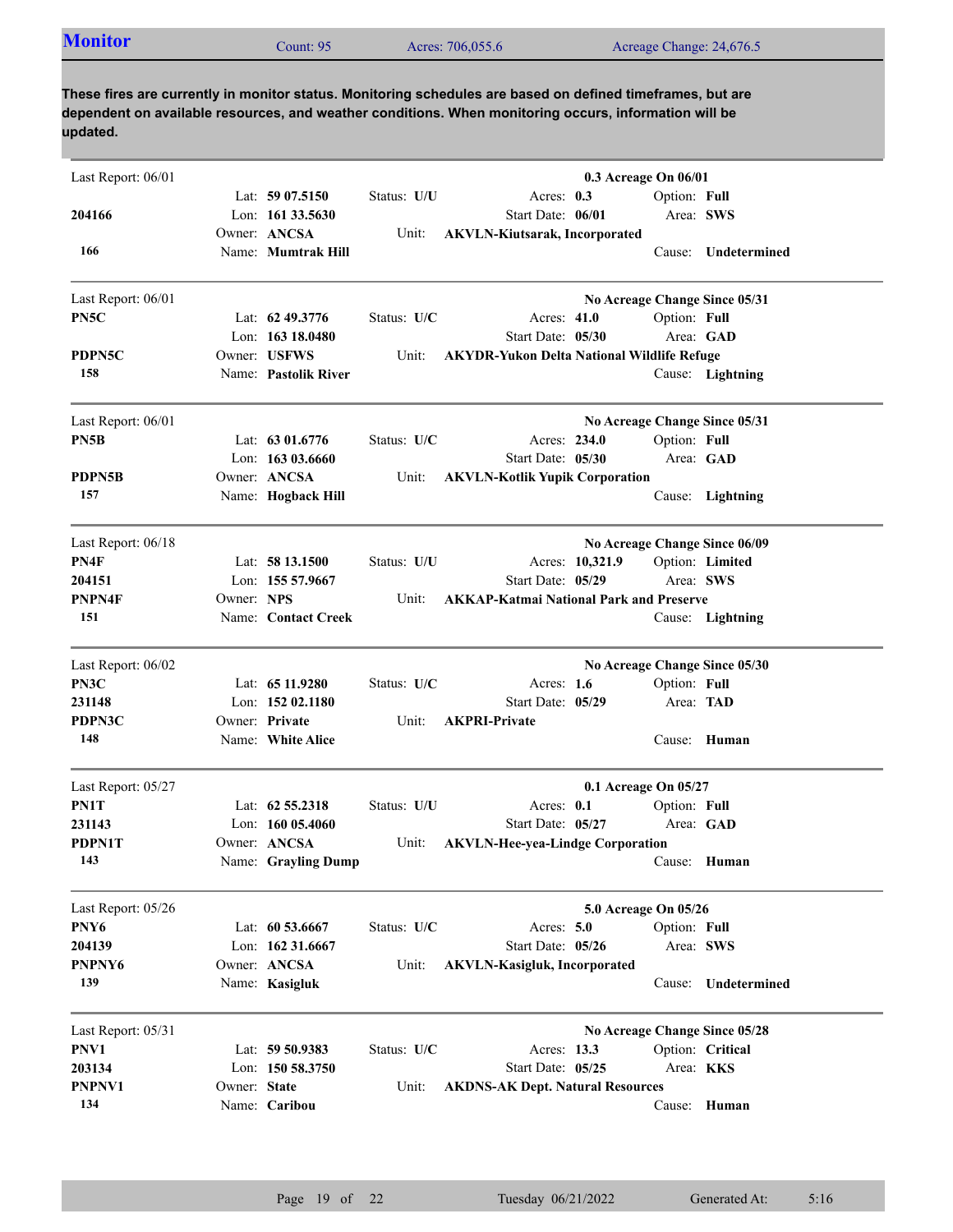| <b>Monitor</b><br>Acres: 706,055.6<br>Acreage Change: 24,676.5<br>Count: 95 |  |
|-----------------------------------------------------------------------------|--|
|-----------------------------------------------------------------------------|--|

| Last Report: 05/22 |              |                                   |             |                                                     | No Acreage Change Since 05/21   |                     |
|--------------------|--------------|-----------------------------------|-------------|-----------------------------------------------------|---------------------------------|---------------------|
| PNC3               |              | Lat: $64\,55.7600$                | Status: U/U | Acres: 40.8                                         |                                 | Option: Modified    |
|                    |              | Lon: 161 11.3517                  |             | Start Date: 05/21                                   | Area: GAD                       |                     |
| PDPNC3             |              | Owner: ANCSA                      | Unit:       | <b>AKVLN-Koyuk Native Corporation</b>               |                                 |                     |
| 121                |              | Name: Koyuk Dump                  |             |                                                     |                                 | Cause: Human        |
|                    |              |                                   |             |                                                     |                                 |                     |
| Last Report: 05/20 |              |                                   |             |                                                     | 0.1 Acreage On 05/20            |                     |
|                    |              | Lat: $63\,53.7350$                | Status: U/C | Acres: $0.1$                                        |                                 | Option: Limited     |
| 212111             |              | Lon: $14508.1200$                 |             | Start Date: 05/20                                   | Area: DAS                       |                     |
|                    | Owner: State |                                   | Unit:       | <b>AKDNS-AK Dept. Natural Resources</b>             |                                 |                     |
| 111                |              | Name: Barley Way                  |             |                                                     | Cause:                          | Human               |
|                    |              |                                   |             |                                                     |                                 |                     |
| Last Report: 05/20 |              |                                   |             |                                                     | 0.1 Acreage On 05/20            |                     |
| PM9B               |              | Lat: $6505.8410$                  | Status: U/U | Acres: 0.1                                          |                                 | Option: Limited     |
|                    |              | Lon: $141\,38.3700$               |             | Start Date: 05/20                                   |                                 | Area: UYD           |
| PDPM9B             | Owner: NPS   |                                   | Unit:       | <b>AKYCP-Yukon-Charley Rivers National Preserve</b> |                                 |                     |
| 109                |              | Name: Trout Creek                 |             |                                                     |                                 | Cause: Lightning    |
| Last Report: 05/23 |              |                                   |             |                                                     | 25.7 Acreage Change Since 05/20 |                     |
| PM9D               |              | Lat: $6501.5850$                  | Status: U/U | Acres: 25.8                                         |                                 | Option: Modified    |
|                    |              | Lon: 141 14.8017                  |             | Start Date: 05/20                                   |                                 | Area: UYD           |
| PDPM9D             |              | Owner: ANCSA                      | Unit:       | <b>AKDYN-Doyon, Limited</b>                         |                                 |                     |
| 108                |              | Name: Windfall Mountain           |             |                                                     |                                 | Cause: Lightning    |
| Last Report: 06/19 |              |                                   |             |                                                     | No Acreage Change Since 05/20   |                     |
| PM5M               |              | Lat: 58 36.4200                   | Status: U/C | Acres: 24.3                                         |                                 | Option: Unplanned   |
| 204096             |              | Lon: 159 57.9600                  |             | Start Date: 05/17                                   | Area: SWS                       |                     |
| PNPM5M             | Owner: State |                                   | Unit:       | <b>AKDNS-AK Dept. Natural Resources</b>             |                                 |                     |
| 096                |              | Name: Walrus Islands              |             |                                                     | Cause:                          | Undetermined        |
| Last Report: 05/16 |              |                                   |             |                                                     | 29.2 Acreage On 05/16           |                     |
| <b>PM38</b>        |              | Lat: $59\,42.6226$                | Status: U/C | Acres: 29.2                                         | Option: Full                    |                     |
| 204090             |              | Lon: $161\,53.2962$               |             | Start Date: 05/16                                   | Area: SWS                       |                     |
| PNPM38             |              | Owner: ANCSA                      | Unit:       | <b>AKVLN-Qanirtuuq, Incorporated</b>                |                                 |                     |
| 090                |              | Name: <b>Arolik</b>               |             |                                                     |                                 | Cause: Undetermined |
|                    |              |                                   |             |                                                     |                                 |                     |
| Last Report: 06/04 |              | Lat: 51 57.2683                   | Status: U/U | Acres: 919.6                                        | No Acreage Change Since 05/18   | Option: Unplanned   |
| 204078             |              | Lon: 176 38.7183                  |             | Start Date: 05/08                                   | Area: SWS                       |                     |
|                    | Owner: DOD   |                                   | Unit:       |                                                     |                                 |                     |
| 078                | Name: Adak   |                                   |             | <b>AKNVQ-U.S. Navy</b>                              |                                 | Cause: Human        |
|                    |              |                                   |             |                                                     |                                 |                     |
| Last Report: 05/29 |              |                                   |             |                                                     | No Acreage Change Since 05/12   |                     |
| PMS1               |              | Lat: 61 43.9700                   | Status: U/C | Acres: 0.1                                          | Option: Full                    |                     |
| 201077             |              | Lon: 149 01.7300                  |             | Start Date: 05/12                                   | Area: MSS                       |                     |
| <b>PNPMS1</b>      | Owner: State |                                   | Unit:       | <b>AKDNS-AK Dept. Natural Resources</b>             |                                 |                     |
| 077                |              | Name: Buffalo Mine Coal Seam 2022 |             |                                                     |                                 | Cause: Lightning    |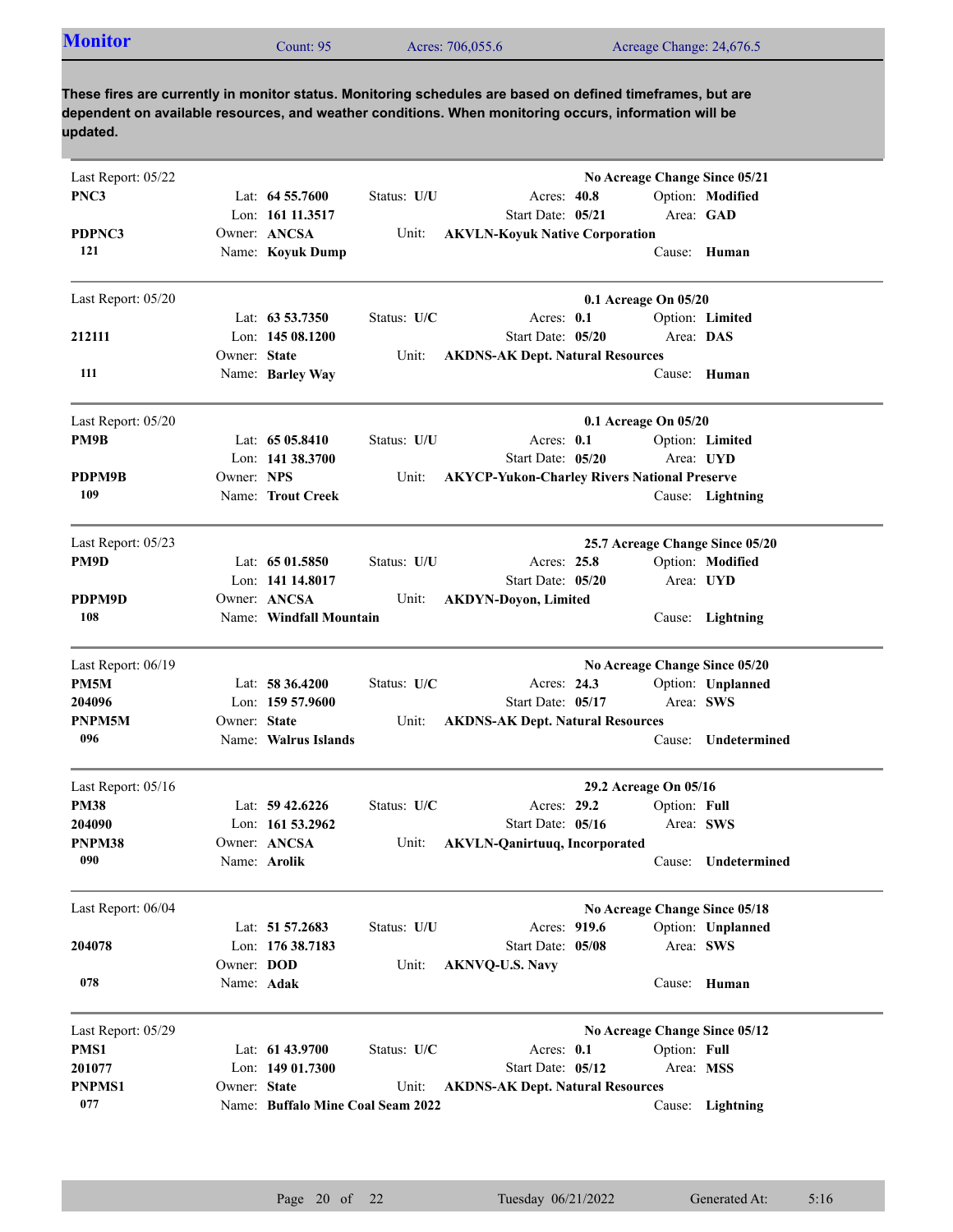| <b>Monitor</b> | Count: 95 | Acres: 706,055.6 | Acreage Change: 24,676.5 |
|----------------|-----------|------------------|--------------------------|
|                |           |                  |                          |

| Last Report: 05/23 |                     |             |                                            |                 |           | No Acreage Change Since 04/26 |
|--------------------|---------------------|-------------|--------------------------------------------|-----------------|-----------|-------------------------------|
| PKS1               | Lat: $60\,32.1500$  | Status: U/U |                                            | Acres: 10,302.5 |           | Option: Limited               |
| 204012             | Lon: $160\,54.7500$ |             | Start Date: $04/16$                        |                 | Area: SWS |                               |
| <b>PNPKS1</b>      | Owner: USFWS        | Unit:       | AKYDR-Yukon Delta National Wildlife Refuge |                 |           |                               |
| 012                | Name: Kwethluk      |             |                                            |                 | Cause:    | <b>Undetermined</b>           |